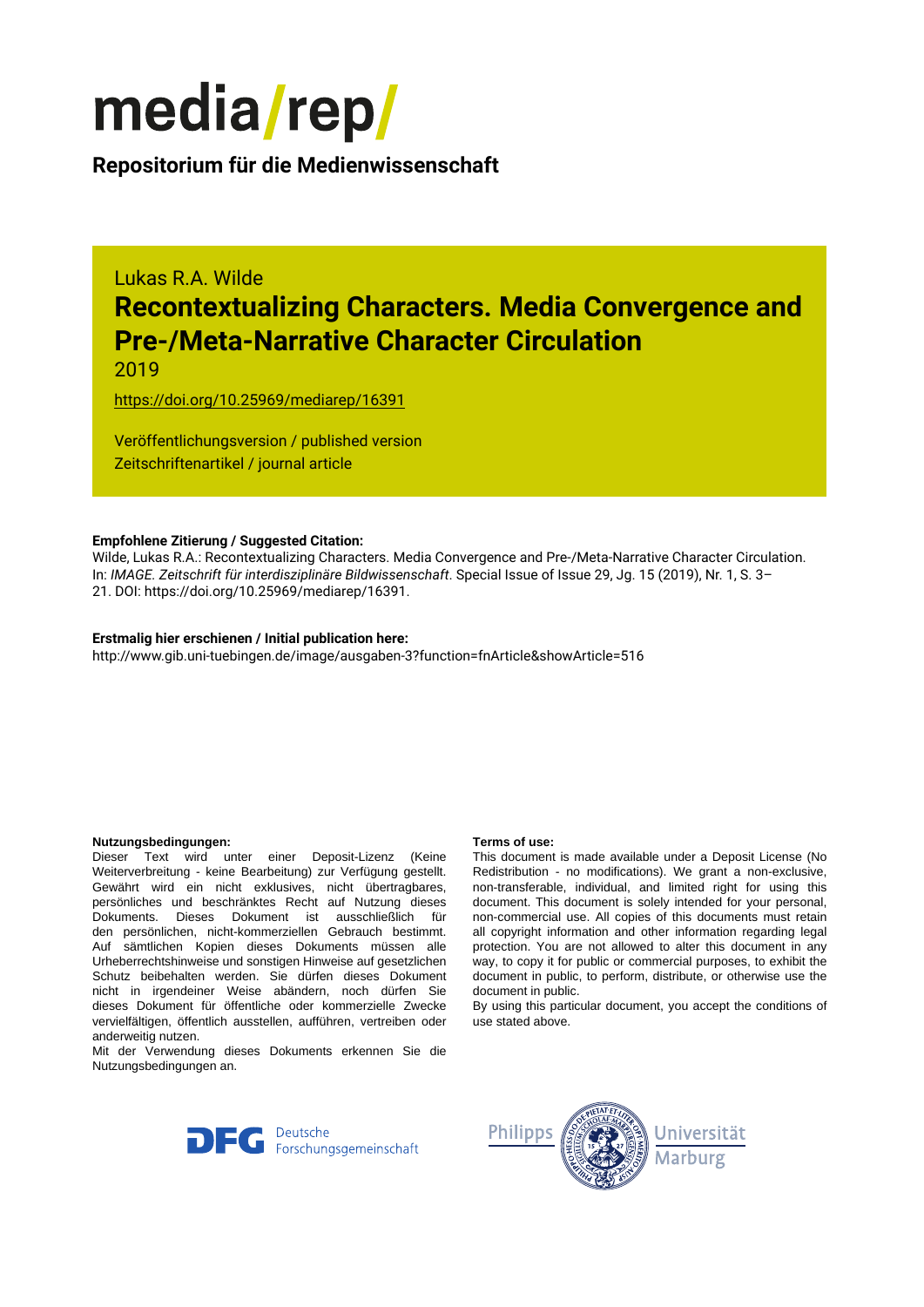### Lukas R.A. Wilde

# **Recontextualizing Characters. Media Convergence and Pre-/Meta-Narrative Character Circulation<sup>1</sup>**

#### **Abstract**

This introduction to the topic of character recontextualization sets out to address a variety of character products that cannot be adequately described as ›narrative‹: Coffee mugs, clothes, office supplies, and other material objects. Fictitious entities such as Hello Kitty or Hatsune Miku have given rise to a veritable wave of literature in Japanese studies outlining a ›pre-narrative character theory‹. Characters without stories, based entirely on highly affective iconographies, often function as hubs, interfaces, or intersections for diverging ›games of make-believe‹ that are in turn often forms of an aesthetic, medial, social, and especially diegetic *recontextualization*. Consequently, every pre-narrative character could also be addressed as a decontextualized, trans-fictional, transworld, or »meta-narrative nodal point« (AZUMA). Often, these recontextualizations take place within the collaborative networks of participatory culture, highlighting the decontextualized character state as central to what is known as ›media convergence‹ or ›media mix‹. I will situate these discussions within the field of international character theory, arguing that a systematic divide runs through existing literature on how to deal with decontextualized, trans-fictional, trans-world entities. My article closes with some indications on what a discourse often seen as specific for Japanese studies, might contribute on a variety of international phenomena and perspectives.

<sup>1</sup> The following arguments and observations have first been developed in my media studies/Japanese studies dissertation on the functions of ›characters‹ (*kyara*) within everyday communication of contemporary Japanese society (WILDE 2018a), later expanded in WILDE 2018b.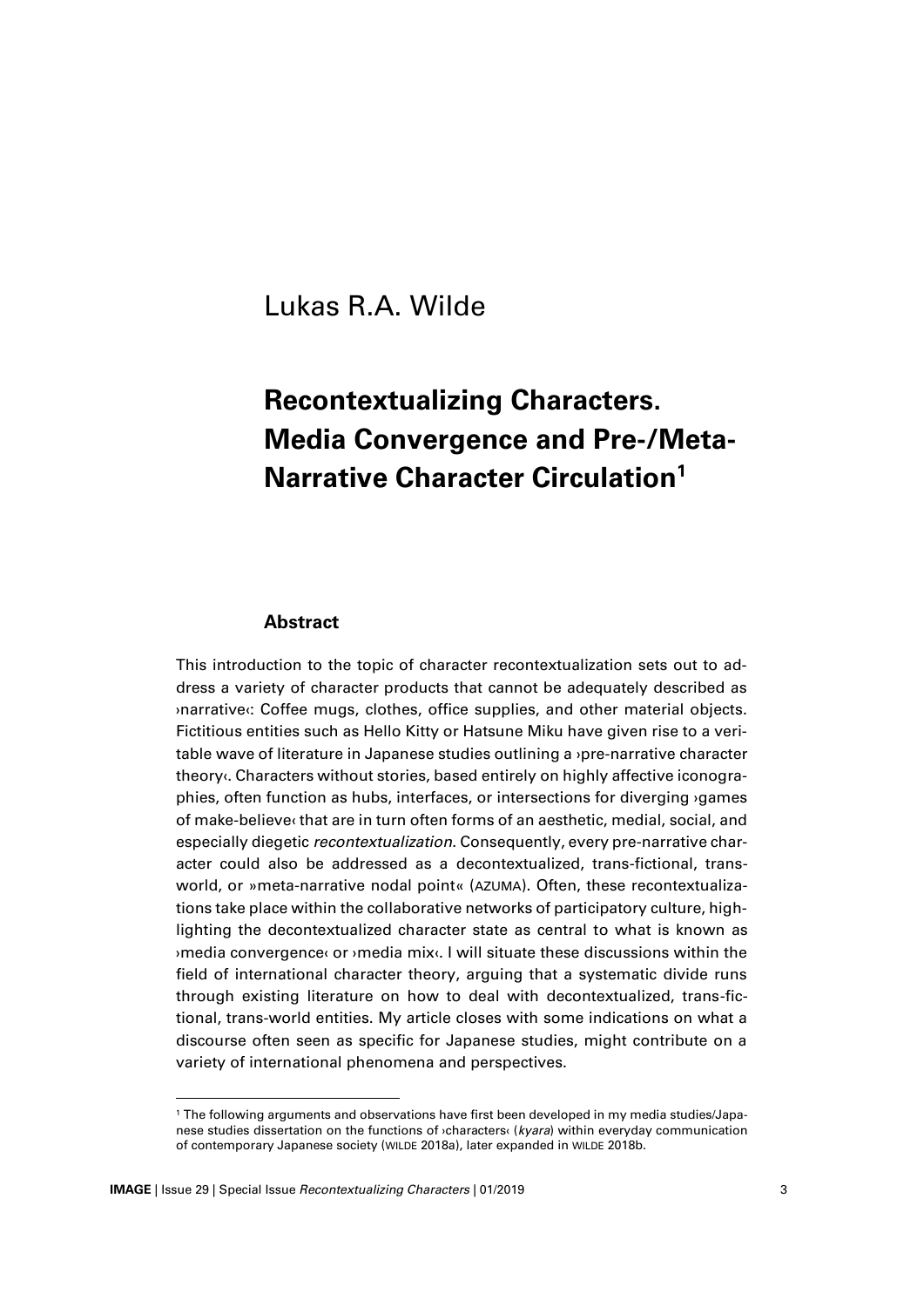

#### **Introduction. Transmedial Characters without Stories**

Characters are essential for what is discussed as ›media convergence‹ (cf. JEN-KINS 2006) or ›media mix‹ (the respective Japanese concept, cf. GALBRAITH/KAR-LIN 2016). These terms both address, maybe with a slightly different emphasis, two interconnected dynamics: on the one hand the expansion of narrative works and worlds by means of different media forms and platforms; on the other, participatory practices related to the creation of user-generated content (cf. SCOLARI/BERTETTI/FREEMAN 2014). Characters can not only be considered the ›currency‹ of and between different forms of media (cf. LESCHKE 2010: 11). In many cases, they also serve as a kind of  $\delta$  tuelo, as an incentive for both dynamics mentioned above. Marc Steinberg, in his groundbreaking, historically-oriented media studies survey of Japanese character marketing, considered a ›character‹ consequently as »an entity that […] both supports the transmedia movement and environmental diffusion […] and refuses to be pinned down in any one medial incarnation« (STEINBERG 2012: 44).

It is not surprising, then, that many character theories in recent years are essentially thought of as *transmedial*: applicable to representations of characters through a variety of media (e.g. film, television, comics, video games, etc.). In most cases, however, such theories—often emerging close to what is understood as a ›transmedial narratology‹ (cf. THON 2016)—specifically focus on *narrative media*: media artefacts which offer representations of a storyworld, of a diegesis. Consequently, characters are often considered »first and foremost elements of the constructed narrative world« (EDER/JANNIDIS/SCHNEI-DER 2010: 9).

Pre-narrative characters, in contrast, seem to share the common trait of existing in denial of any such ›mandated‹ narratives, official stories, or fictional worlds surrounding them. In this regard, one might consider ›virtual idols‹ or ›fictional celebrities‹ like Hatsune Miku; corporate icons like LINE's Cony or Brown the Bear; or mascots, like the German Railway (DB)'s Max Maulwurf or Paris RATP's Serge the Rabbit. In Japan, ›communicational characters‹ are found on street signs, instruction manuals, in post offices, corner stores, or supermarkets. The notion that there is a contemporary »*character*-ization« of Japan (*kyara-ka* キャラ化, AIHARA 2007) has in fact become a truism within Japanese studies by now. »Living in Japan today means being surrounded by characters. The streets are overflowing with products featuring popular characters, such as Hello Kitty and Pokémon« (SADANOBU 2015: 10). Some are invented with great effort, some emerge out of public contests, some even went through a kind of public grass-roots career (cf. INUYAMA/SUGIMOTO 2012). Further examples are fictitious beings that were invented only as toys, such as Mattel's Barbie doll or Takara's Licca-chan; and, finally, ›pure‹ product placement figures such as Sanrio's notorious Hello Kitty or Thomas Goletz' Diddl Maus which circulate on clothes, coffee mugs, and office supplies. To account for all these phenomena, Japanese theorists offer the helpful conceptual distinction between ›*kyarakutā*‹ (character), on the one hand: a fictitious being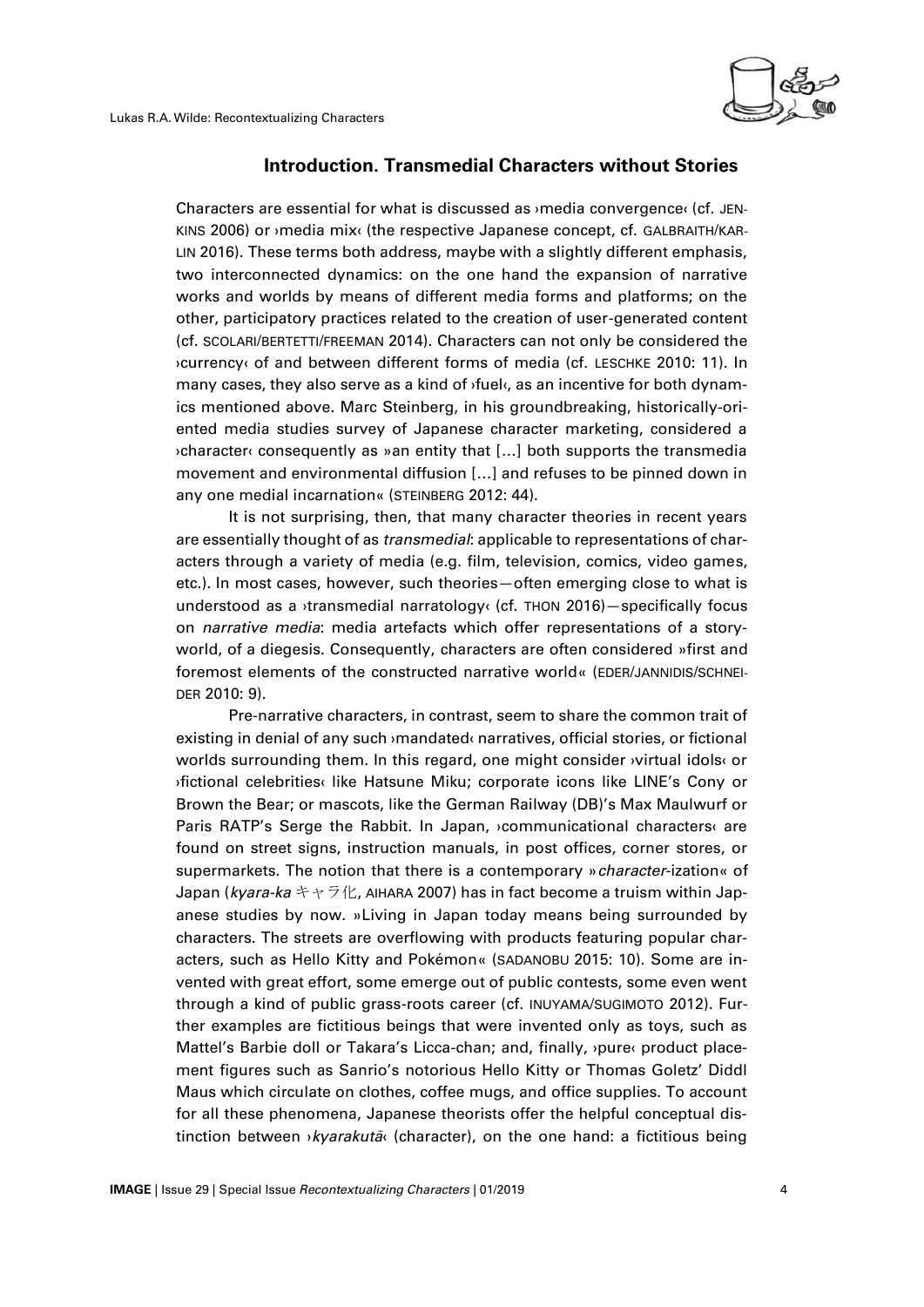

represented to exist within a diegetic domain (storyworld); and ›*kyara*‹, on the other hand: a stylized or simplified visual figuration that can be easily reproduced and consumed outside of its original narrative context (cf. GALBRAITH 2009: 125). Although the term has many contradicting meanings in both everyday and specialized language (cf. SADANOBU 2015), critic Ito  $G\bar{\sigma}^2$  proposed to use it as a technical term for fictional entities in a »proto-character-state« (*puroto kyarakutā-tai* 前キャラクター態, ITŌ 2005: 150).<sup>3</sup> His initial model in 2005 has since given rise to a veritable wave of literature in Japanese studies (cf. KACSUK 2016), outlining a <sub>'</sub>pre-narrative character theory that has rarely been connected to existing international literature on transmedia characters.

#### **From the Pre-Narrative to the Meta-Narrative Character State**

From a narratological perspective, *kyara* phenomena might seem of limited interest. They certainly offer a considerable amount of resistance to the tools and methods of narratological analyses. Cultural critic Azuma Hiroki spoke prominently of a »grand non-narrative« (*ōki na hi-monogatari* 大きな非物語, AZUMA 2001: 54), emerging with *kyara* or, maybe, being mediated by *kyara*. While the media artefacts they are circulating on/in (all kinds of material *kyara guzzu*, character goods) might not primarily be described as ›narrative‹, they are nevertheless not accurately addressed *without* any account of imaginative ›makebelieve‹. Steinberg convincingly argued that »[a]s children stickered their surroundings with the image of Atomu [Astro Boy], they incorporated or transposed an Atomu world into their environment« (STEINBERG 2012: 81). Accordingly, a pre-narrative character is often intended to ›overlay‹ the actual environment of their material representation.

Their ›pre-narrative‹ state is not so much based on a *lack* of narrative information—which could always be supplemented according to something like Marie-Laure Ryan's »principle of minimal departure« (RYAN 2014: 35), by which recipients draw on their general world-knowledge (or previous mediated knowledge) to provide information that the representation is withholding. It has become a commonplace within character theories, regardless of orientation, that fictional entities are by necessity ›incomplete‹. In this regard, the tens of thousands of Hello Kitty products would only appear *more* incomplete, prescribing almost no ›fictional propositions‹ about Kitty's biography and her

 $\overline{a}$ 

 $2$  Throughout this issue, Japanese names are given in the original order, with the family name preceding the given name.

 $^3$  In general, I do not think it is helpful to equate ›characters‹ with fictionality: A text that is considered ›non-fictional‹ (as a documentary) will construct its characters in exactly the same way, there is just a different pragmatic truth-claim surrounding the representation. The difference of nonfictional characters to meta-narrative, trans-world entities is that the former will be expected to inhabit one world, and one world only: the one that is acepted as our shared ›reality‹, while deviations must be counted as falsehoods or lies. Characters accepted to have meta-narrative qualities (*kyara*) must therefore be trans-*fictional* by definition.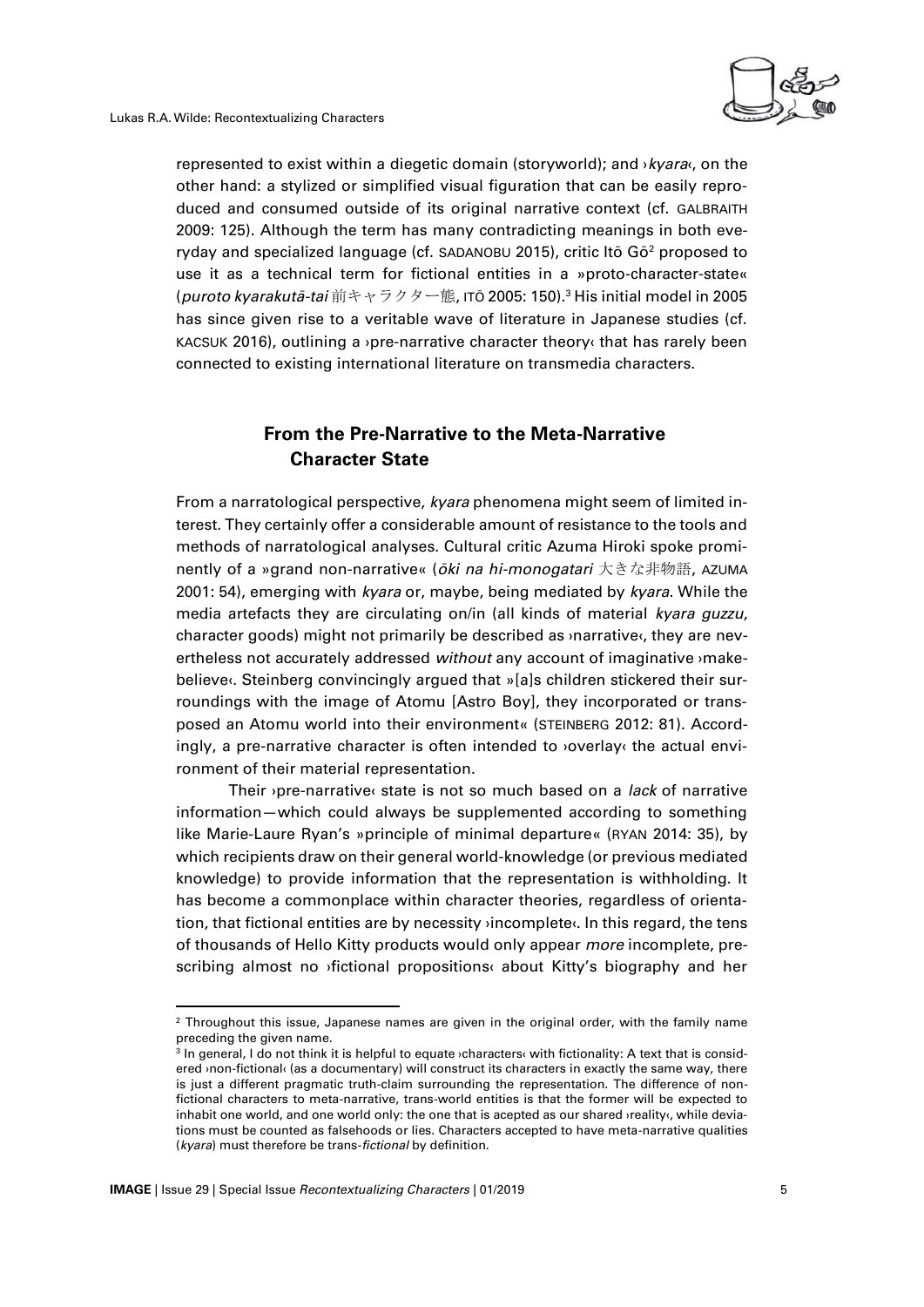

diegetic contexts. The intuition that Kitty, and the many other entities typically discussed as *kyara*, might be something ontologically different from the usual suspects of transmedial character theory (such as Sherlock Holmes, Batman, or Luke Skywalker, cf. ROSENDO 2016) is rather based on the (over)abundance of competing and utterly incoherent information.



Fig. 1:

Kitty ›as‹ Mount Fuji—›narrative incoherence‹ taken to the extreme; only one of the innumerable ›masks‹ or ›roles‹ Sanrio's iconic *kyara* adopts throughout its countless representations (photographed by the author, 2015 – L.W.)

An instructive example could be found in a tourism poster of Kitty ›as‹ Mount Fuji (found in the restaurant area of the Mt. Fuji bus station, cf. fig. 1). Toratani Kiyoko (2013: 45) uses such examples to observe a »spectrum of pretense« between »Kitty as agent« and »Kitty as object«. At the ›object-end‹ of the scale—where Kitty is depicted *as* a tiny grain of rice or, indeed, as a mountain there can no longer be any kind of coherence between the semantic information provided in other representations. Myriads of regionalized Kitty-products (*gotōchi* kitty) put Kitty in ever-changing roles, settings, and represented contexts, as if there was a decontextualized entity ›behind‹ all her contextualized instances. The notion that *kyara* function very much like fictitious actors, play-acting or performing a number of incoherent fictional roles as if they had »a body produced (that of the character) and a body producing (that of the actor)« (STEINBERG 2012: 68), is central to the most successful Japanese franchises today.

Hatsune Miku is another obvious example. Initially, the virtual idol **>ex**isted‹ only as the artificial singing part of the Vocaloid2 synthesizer by Crypton Future Media. The manga artist KEI finally produced her a drawn body,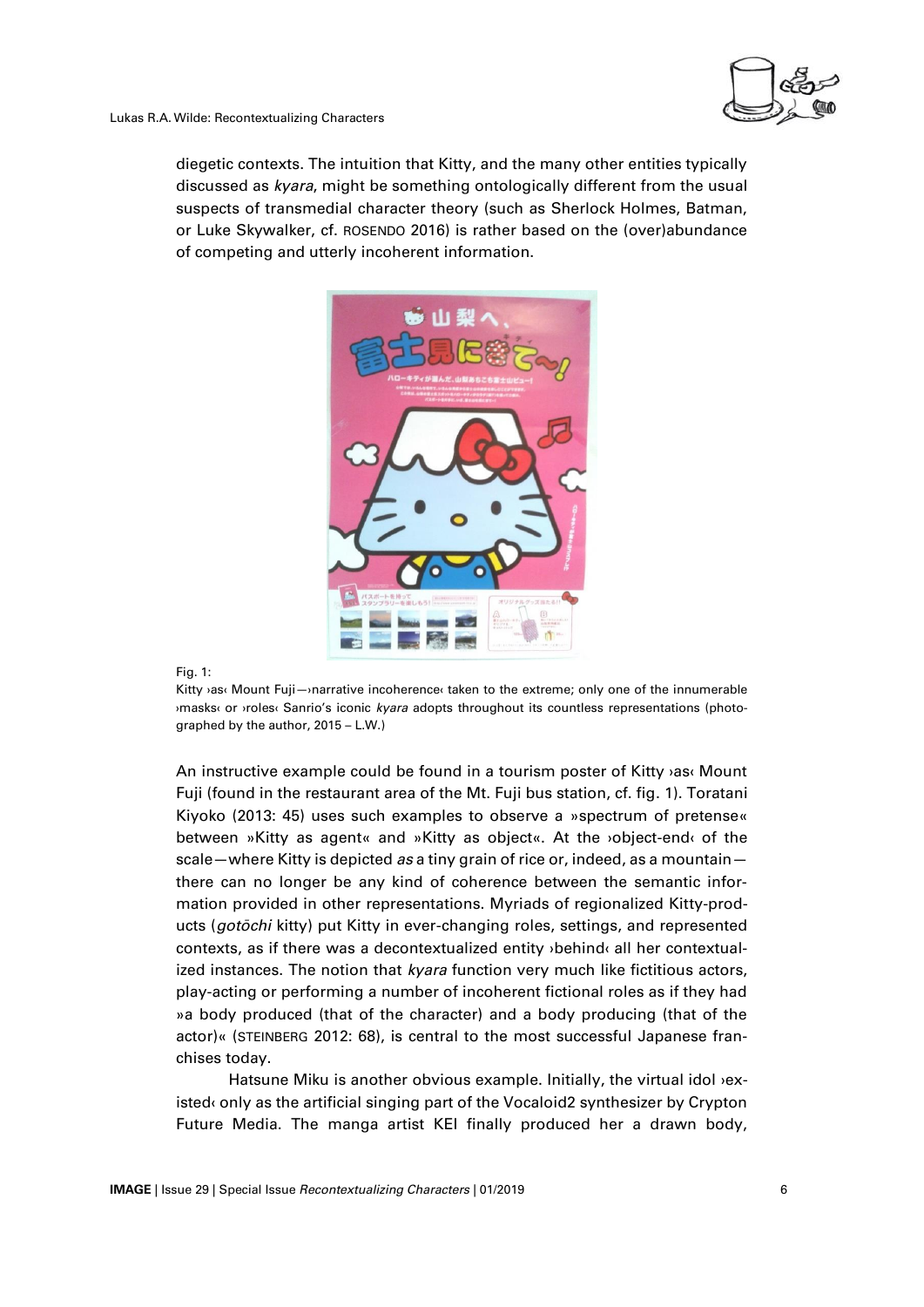

whereupon she went through a rapid career as a pop culture icon, as a ›fictional celebrity‹. During Miku's rise through Japanese and international popular culture, many collaborative media products and platforms developed around her. »Hatsune Miku is one of the most successful cases of convergence, at least in the Japanese media industry, in the twenty-first century« (LEAVITT/KNIGHT/YO-SHIBA 2016: 202). None of her countless instances appearing in fan-produced videos and artworks every day, however, are bound by the requirements of any diegetic coherency. She might appear as a medieval princess in one video, as an early 20th century American circus star in another, or as an Edo-period Japanese warrior. For Sandra Annet, this shows that

it is possible for fans to engage with the structures that *kyara* create and destratify them. They can find ways to experiment with *kyara* by producing their own programs of desiring. *Kyara* can become the focus of *dōjinshi*, songs, videos, and artworks that have very little to do with the organized uses of *kyara* and more to do with the desires of smaller collectives (ANNETT 2014: 173).

In other words, if characters without stories (*kyara*) are considered ›pre- or proto-narrative‹, as manga critic Itō Gō famously coined it, they essentially function as hubs, interfaces, or intersections for diverging ›games of make-believe‹. These games, in turn, are often forms of aesthetic, medial, social, and especially diegetic *recontextualizations*. Consequently, every *kyara* could also be addressed as a »meta-narrative nodal point« (*meta-monogatari-teki na kessetsuten* メタ物語的な結節点, AZUMA 2007: 125). *Kyara* can easily be placed back into heterogeneous narrative contexts (as contingent *kyarakutā*). »Abstractly speaking«, Azuma pondered in a conversation with Itō and manga theorist Natsume Fusanosuke, »a character is a thing that has only one life. In contrast, if we can imagine an existence of multiple lives, we have a *kyara*« (in ITŌ/NATSUME/AZUMA 2007: 153, translation L.W.).<sup>4</sup> In a nutshell, the »essence of the distinction between *kyarakutā* and *kyara* is based on the imagination of possible worlds« (in ITO/NATSUME/AZUMA 2007: 153, translation L.W.).<sup>5</sup> The following figure 2, which is based on a model of manga reception by Itō (2005: 149), shows how a *kyarakutā* (a character) emerges on the horizontal axis as a contextualized diegetic entity (however ›flat‹ or ›incomplete‹): Recipient project a synthesis of the various individual images onto a presupposed storyworld. At the very same time, however, on the vertical axis a *kyara* can arise, if the imagination is stimulated to imagine an existence ›outside the textual world‹ through which the *kyara* appears in completely incompatible contexts, as long as they remain recognizable as the same *kyara*—but not necessarily as the same character (*kyarakutā*). Even parameters such as race, gender, or species might be contingently exchanged.

 $\overline{a}$ 

<sup>4</sup> Original: »抽象的に言えば、キャラクターとは一回しか人生がない存在のことなんです。それに対し

て、もっといろんな人生があるかもしれないと想像させる存在が、キャラなんです。

<sup>5</sup> Original: »つまり、キャラクターとキャラの区別の本質は、可能世界の想像力に関係している«.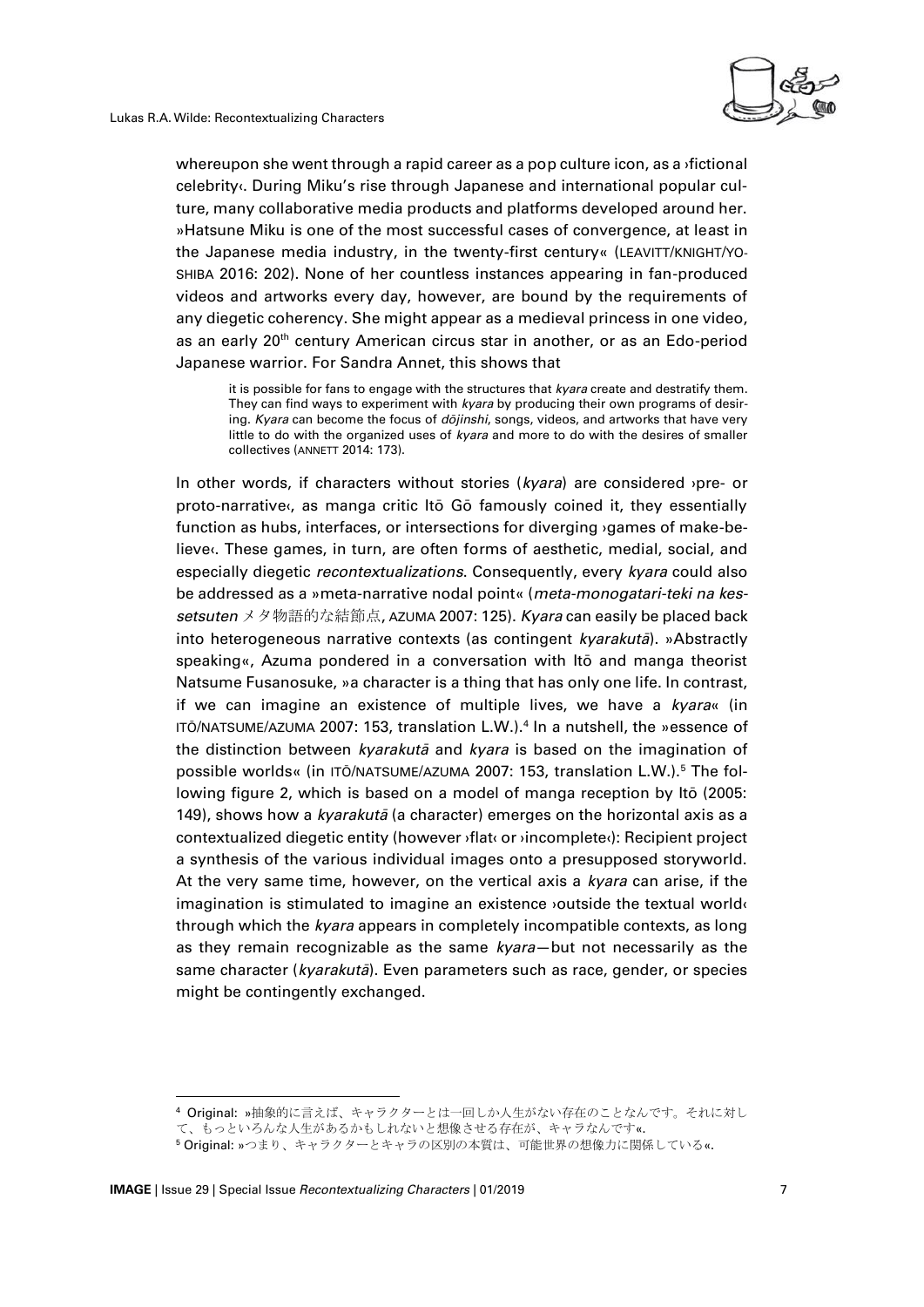



#### Pre-Narrative Characters as Meta-Narrative Nodal Points

Fig. 2:

 $\overline{a}$ 

The *kyarakutā*/*kyara*-model by Itō Gō (2005: 149), slightly modified by the author (L.W.) for a transmedial application (illustration by Kilian Wilde, www.wilde-grafik.com)

#### **The Systematic Divide within Transmedial Character Theories Today**

In contrast to the pre-narrative character state, much has been written about the meta-narrative character state in ›Western‹ theory as well, under a number of different terminologies. Yet, a systematic divide seems to run through existing literature on popular characters, regardless of orientation and disciplinary background. Transmedia character theories in the narrower sense clearly prefer the theoretical option that a ›character‹ must first and foremost be thought of as a coherent, contextualized entity (although always presented *incomplete*), which is presumed to exist within a diegetic world. Uri Margolin, for instance, conceptualizes a character as a »non-actual but well-specified individual presumed to exist in some hypothetical, fictional domain« (MARGOLIN 2007: 66). This is also the position of Jens Eder, Fotis Jannidis, and Ralf Schneider (2010) who aim to provide a consensus of wide theoretical and disciplinary approaches. The stronger version of this argument can be found in earlier theories derived from literary studies. In his seminal article on ›interfigurality‹—as a special case of *v*intertextuality<sup>*(*-Wolfgang E. Müller finds that »[o]ntologi-</sup> cally and aesthetically, it is […] impossible to have entirely identical characters in literary works by different authors« (MÜLLER 1991: 107).<sup>6</sup> He later goes on,

 $^{\rm 6}$  In am indebted to Dirk Vanderbeke for bringing Müller's article to my attention.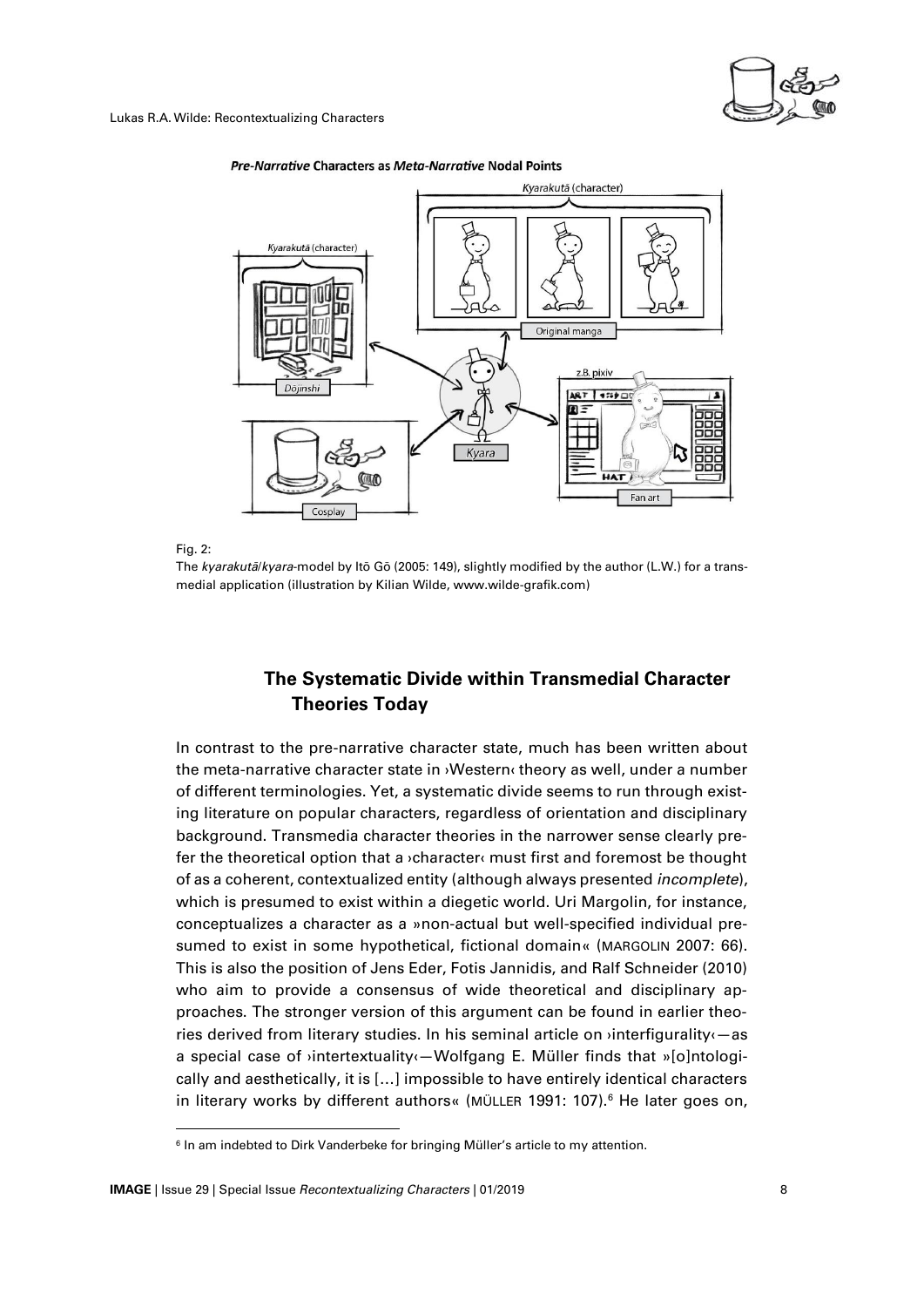

however, to exclude *popular* characters like Sherlock Holmes entirely in passing:

There are instances of complete identity, of course, especially in the stereotyped heroes of popular literature […]. Public demand and enormous financial offers made him [Doyle] resuscitate his detective, who was, of course, expected to be entirely the same person he had been in the first two collections (MÜLLER 1991: 112).

For the countless transmedial characters of popular culture, this transtextual ›identity‹ that Müller is skeptical about is the rule, rather than the exception (cf. ROSENDO 2016). One strategy many theorists adopt is thus to ›relocate‹ the presumed coherent identity of the character from the work of a single work to a *transmedial storyworld* as a whole (cf. THON 2015). This has the obvious consequences for their assumed ontology: Paolo Bertetti, for instance, notes that

instead of considering the fictional character an entity inscribed in the text itself, we see it as a semio-pragmatic effect produced by texts, the result of an interaction between text and receiver (reader of viewer) […]. A character can be the overall result not only of a single text, but also of a diverse series of texts, producing a semiotic object (BERTETTI  $2014a \cdot 16$ 





The many ›Batmen‹ across media; some, but far from all of them can be accounted for as the same biographical individual. https://sea.ign.com/detective-comics-1937/143458/news/batman-the-arkham-knight-makes-his-dc-comics-debut-in-detect [accessed December 1, 2018]

Other theoretical options to conceptualize this ›semiotic object‹ would be Eder's or Thon's »intersubjective communicative construct« (EDER 2008: 68; THON 2016: 54). In what way one chooses to conceptualize a transmedial ›character«, however, the question remains whether they are thought of as coherent, contextualized individuals, presumed to exist within any diegesis or possible world. Note that this option is in no way contradictory to the fact that recipients will and must, at times, willingly ›ignore‹ certain inconsistencies between the many representations of the character across media, as they always occur (cf.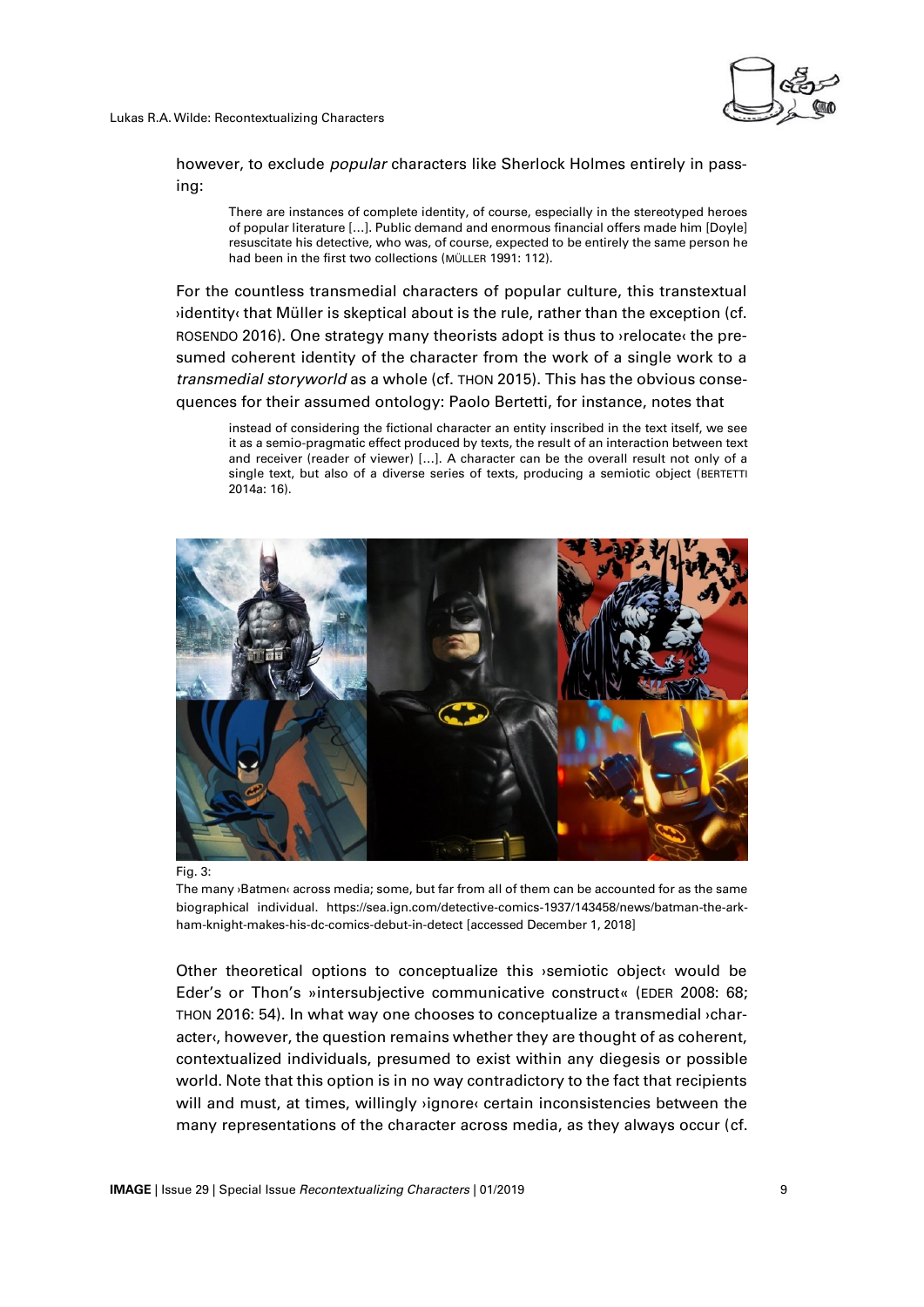

THON 2017). If we assume this position, however, then incoherencies and inconsistencies that are too large to be conveniently ›ignored‹ must be accounted for differently—usually, as different characters. The Batman played by Adam West (1966–1968) and the one written by Frank Miller and drawn by David Mazzucchelli in *Year One* (1988), the one animated by Bruce Timm and others in *Batman: The Animated Series* (1992–1995), the Batman played by Christian Bale in *Batman Begins* (2005), the one players use as an avatar in the *Arkham Asylum* (2009) video game, or the one in Mizusaki Junpei's recent anime-adaptation *Batman Ninja* (2018) (cf. fig. 3)… whether (and to what extent) all of these  $\delta$ add up $\delta$  to the same fictitious entity might be open for discussion and increasingly complex continuity management. »[E]ven the Batman of contemporary comic books is far from a unified, coherent character« (BROOKER 2012: 77). It seems obvious, however, that at least the **Batmen** from so-called Elseworld-stories can *not* amount to the same fictitious individual under the assumption of storyworld coherency. *Superman: Red Son* (2003), for instance, depicts Batman as a Russian anarchist whose parents have been killed by the KGB, while *Batman & Dracula: Red Rain* (1991) presented a ›character instance‹ living his live as a vampire; *Batman: Dark Knight of the Round Table* (1998) introduced readers to a »Bruce of Waynesmoor« at King Arthur's Camelot.

Not only radically incompatible world-settings should dictate insuperable differences in character identity, but also in particular variations in skin color or gender. Nick Fury had a light skin tone within Marvel's regular universe around the year 2000, while Mark Millar and Bryan Hitch turned ›him‹ into an African-American in the competing Ultimate-universe. The respective ›version‹ in Marvel's cinematic universe (MCU) is, again, another version which, in turn, appears likewise in spin-off comics (cf. BROOKER 2012: 75f.). These different ›versions‹ are transmedial themselves, but distinct from each other—or so it seems. Transmediality as such is thus neither necessary nor sufficient to decide identity/difference. Without a concept for a decontextualized, trans-fictional, trans-world, or—with Azuma—meta-narrative entity, the sum of all Batmen (or Nick Furys) must, by necessity, be conceived of as something else: a ›character network‹, for instance, as Thon (2019) proposes. The network is thought to consist of individual ›nodes‹ made up of character versions that are themselves coherent (or can conveniently be thought of as coherent).

Other scholars, however, prefer exactly the other way around: a transmedial ›character‹ is then, actually located ›this side or beyond‹ any single storyworld contextualization. Paolo Bertetti is one of the few ›Western‹ scholars who built a theoretical model around this notion: »[T]ransmedial fictional coherency and consistency are less central. What is instead more important is the recognisability of the character and his identity […] are not always unequivocally defined« (BERTETTI 2014a: 36). This, I would say, does not prescribe that characters cannot sustain or afford an existence in worlds as heterogeneous as Soviet Russia and Camelot—as long as they remain recognizable. Coherence and world-specificity become contingent properties. For Japanese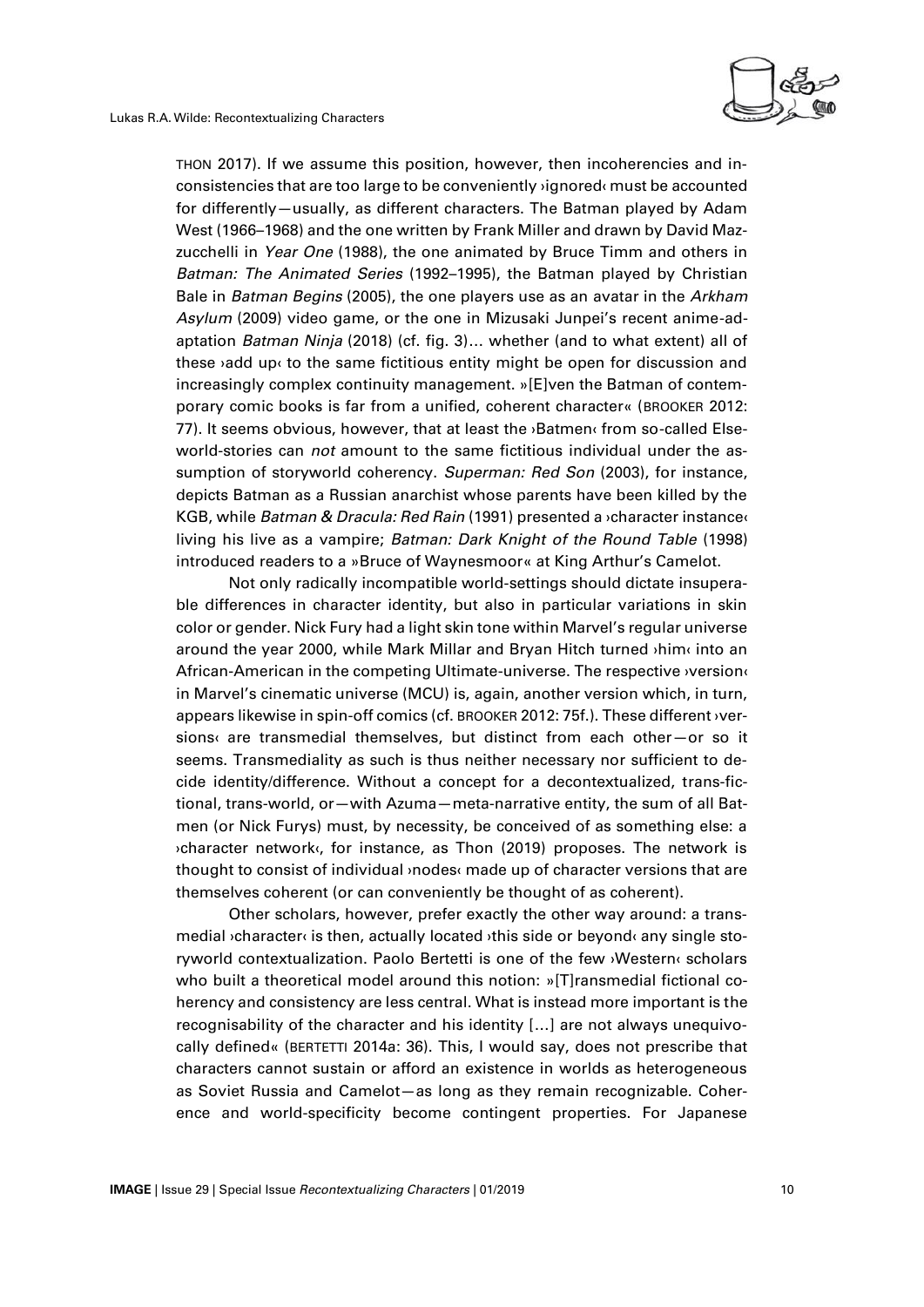

theorists, this notion seems commonplace. Compare Bertetti's statement to an observation by Nozawa Shunsuke:

For we are not talking about the absolute condition of sameness and difference but the sufficient condition of character malleability across different contexts. People must be sufficiently convinced in the semiotic event of character-encounter: ›Ok, the way this character behaves and looks in this context, I'm ok with that‹ (NOZAWA 2013: n.pag.).

If we adopt this position, then the ›character‹ from above becomes something else in turn—a ›character instance‹ or a ›character role‹.

Although this is a minority position within ›Western‹ character theories in the narrower sense, it still seems the commonplace notion for many anthropologists and critics less interested in abstract, transmedial models than in the investigation of specific fictional entities: William Uricchio and Roberta E. Pearson argued convincingly why »[t]he very nature of the Batman's textual existence reveals an impulse toward fragmentation« (URICCHIO/PEARSON 1991: 184). They substantiate this claim with the observation that

[u]nlike other fictional characters, the Batman has no primary urtext set in a specific period […]. Neither author, nor medium, nor primary text, nor time period defines the Batman. In the absence of these other markers, character, that is, a set of key components, becomes the primary marker of Batman texts (URICCHIO/PEARSON 1991: 186).

Will Brooker, one of the most eminent Batman scholars today, describes his object of study »in terms of multiple but simultaneous variants; Batmen of many worlds, coexisting across alternate earths« (BROOKER 2012: x). While one could argue that the terms ›coexisting‹ and ›Batmen‹ (plural) betrays exactly a network model of nodes (themselves thought of as coherent), Brooker seems to feel no sincere inclination to decide for one side or the other. He constantly highlights the matrix-like nature of ›Batman‹ as franchise*,* brand, and myth *at the same time* (cf. BROOKER 2012: 74–88). Any new Batman text therefore enters in a »a matrix of difference and sameness, variation and familiarity, which runs through both diegetic representation of ›Batman‹ as corporate concept and the real-world circulation of the character as a commercial property« (BROOKER 2012: 84). Jenkins, too, differentiates between characters that are built on the paradigm of continuity and those that are built on the paradigm of multiplicity (cf. JENKINS 2009a). He thereby seems at least to imply that a ›character‹—as an intersubjective communicative construct or as a semiotic object—can, in principle, be located on the level of the transworld-entity if they can in general sustain many versions, or afford multiple storyworld instances/roles.

Despite the fact that the we do not have to *decide* between identity vs. difference in a lot of cases (Umberto Eco observed an »onereic climate« surrounding the ›myth‹ of Superman, »where what has happened before and what has happened after appears extremely hazy«, ECO 1972: 17, or, in Brookers words, »different continuities lending to, learning from, and even arguing with each other«, BROOKER 2012: 88), the question *does* keep coming back: Identity (or: continuity) *is* a prerequisite within any one ›story‹ (regardless whether one wishes to count, in a Television series, only a single sequence, an episode, a season, or the whole show as one). And *some* inconsistencies are so large (as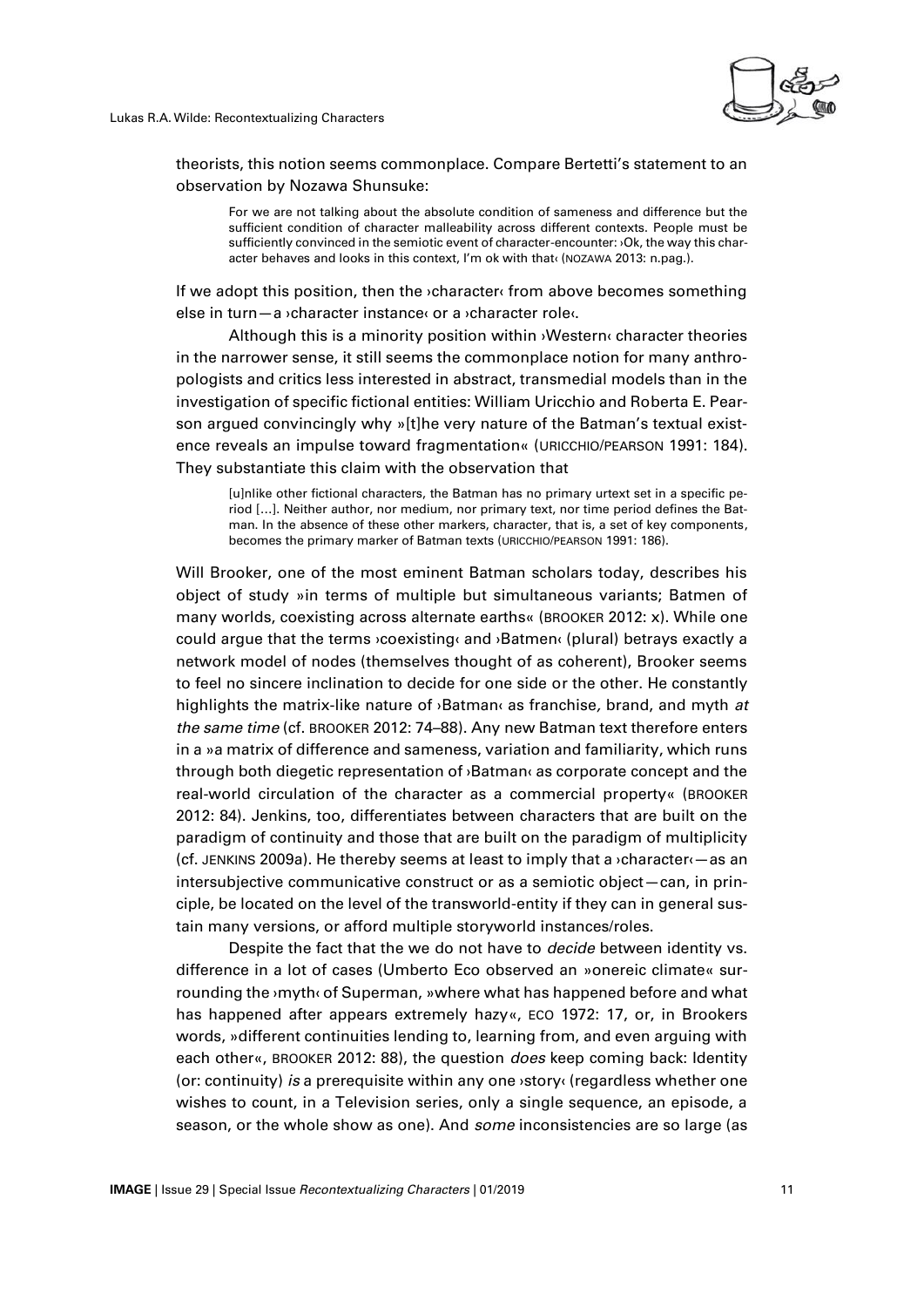

between Gotham and Camelot, or between differently gendered versions) that no ›charity‹ will be able to account for them. From a media theoretical or media comparative perspective, however, it is interesting to note that the necessity to distinguish seems most urgent in specific medial contexts only—not surprisingly those which narratologists and character theorists (in a narrower sense) mostly look at.

For the protagonists of many animated film genres, such as the *Looney Toons* cartoons, the prerequisite of world-coherency becomes more difficult to maintain—in many cases even outright counter-intuitive (cf. FEYERSINGER 2017: 79–101). Jenkins himself conceded that a ›modern‹ transmedia character (»who carries with him or her the timeline and the world depicted on the ›mother ship«, the primary work which anchors the franchise«, JENKINS 2009b: n.pag.) should be clearly distinguished from protagonists of earlier animated cartoons, such as Felix the Cat (»a character who is extracted from any specific narrative context«, JENKINS 2009b: n.pag.). Watching cartoons in which an eponymous protagonist is placed within different roles, worlds, and identities in between almost every episode—maintaining their *gradual* identity only by iconography and certain character traits, not any coherent contextualization—does not require any »sharing or not of a common fictional universe« (BERTETTI 2014b: 2358) as a criterion for identity or difference. Daffy Duck or Felix seem to stay ›themselves‹, no matter which diegetic ›role‹ they are placed in. Within these medial contexts, the ›actual‹ character seems to exist on the plane of decontextualized, trans-fictional, trans-world, meta-narrative entity. One could also think of traditional caricatures and political cartoons that have produced a wealth of meta- or pre-narrative beings such as Uncle Sam (cf. DEWEY 2007: 10–20). Recognizable through their dominant iconographies, they are in no way committed to any specific diegetic contextualization. For such beings, too, an identity that is linked to a (specific) diegetic context would hardly be convincing. And the same applies even more so for those entities that are typically conceived of as (pre-narrative) ›*kyara*‹ in Japan.

### **The Potentials of a Pre- and Meta-Narrative Character Theory**

What keeps their various instances together—what functions as the meta-narrative *nodal point* Azuma was referring to—is less a set of narrative information (in the case of Bruce Wayne/Batman the fact that his parents were murdered, for instance, cf. URICCHIO/PEARSON 1991: 186f.). What remains is merely a recognizable, often highly *affective* iconography, connected to shared assumptions about character *dispositions*—that the entity will behave ›clumsily‹, ›modestly‹, or ›impulsively‹, for instance. But it is in no way bound to a specific context or world. Azuma discussed this famously as a post-modern »database consumption« (*dētabēsu shōhi* データベース消費, AZUMA 2001: 71), replacing the competing reception mode of »narrative consumption«. Where fans were striving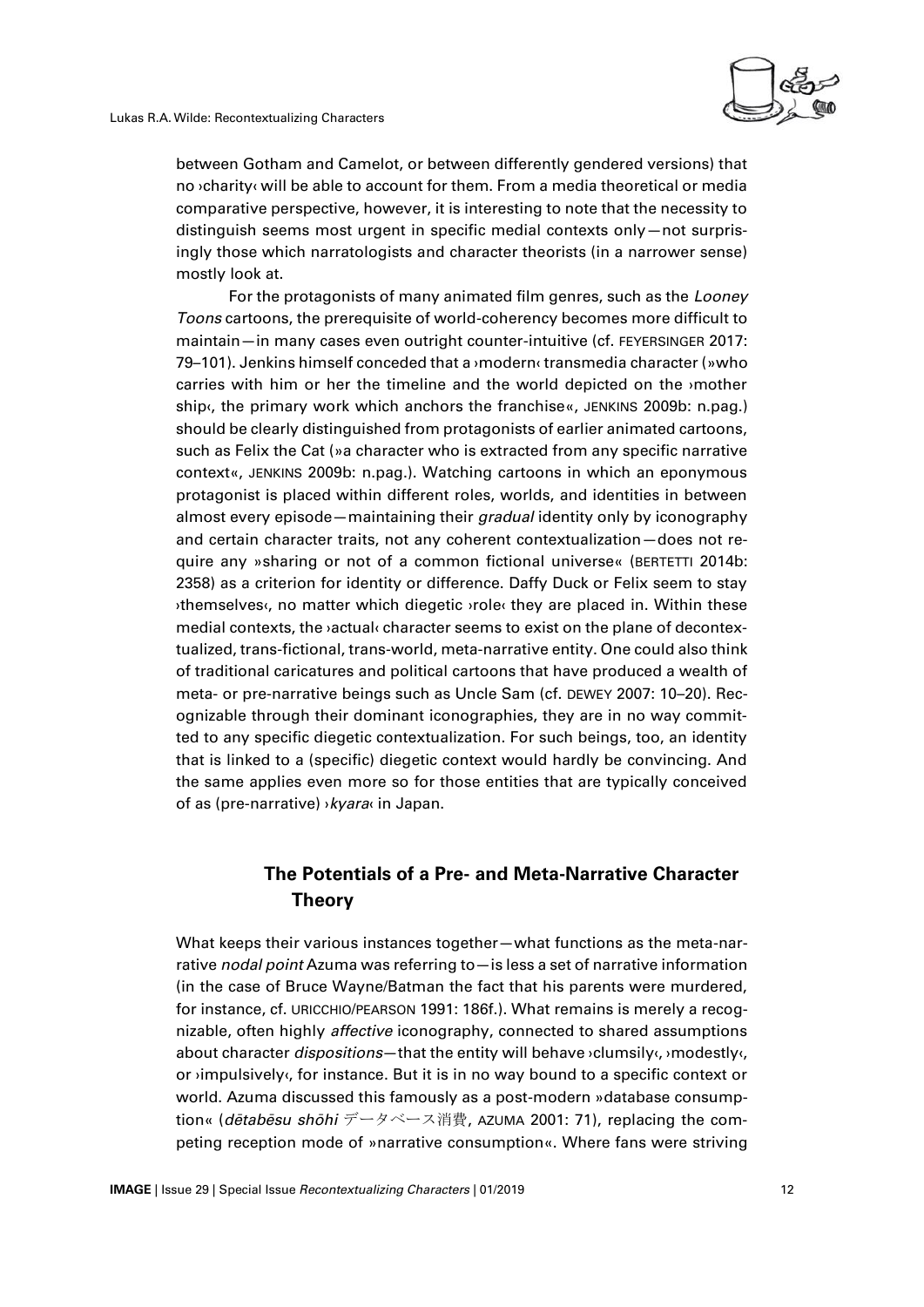

for coherency and continuity before, they now look mainly for the satisfaction of incoherent desires and affects in characters.

It has to be noted that ›Western‹ character theories offer a variety of options to account for decontextualized, trans-fictional, trans-world, or metanarrative entities as well. Shane Denson and Ruth Mayer established the distinction between ›series characters‹ (*Serienfiguren*) and *›*serial figures‹ (*serielle Figuren*), the latter circulating (and **>existing**, culturally) outside of specific narrative contexts. »After all, the ›true‹ existence of the serial figure is not anchored in the diegesis of any single narrative, but is constantly recreated through the accumulation of performances« (DENSON/MAYER 2012: 93, translation L.W.).<sup>7</sup> Margolin proposed that characters can evolve into a »second leveloriginal« (MARGOLIN 1996: 116), a cultural synthesis of core properties and features of their many different (partially contradictory) versions: »[T]hey undergo a process of culturization, where they are becoming common cultural property« (MARGOLIN 1996: 116). What these traditions usually share, however, is that a ›serial figure‹ emerges only as the *result* of a great number of many contextualized, *vactual«* characters. It is based on a series of narrative representations, out of which a **>second-level-original** can emanate as a contingent entity. This becomes particularly evident in Thon's network-model: there cannot be a network without a plurality of nodes.

Here is where Japanese observers add substantially to the available theory. A *kyara*, a pre-narrative, de-contextualized, trans-world entity, is thought to be a more fundamental phenomenon than a contextualized character. This has profound theoretical consequences, not least (but far from only) on questions of authorship, which can only be hinted at here (cf. WILDE 2019). A closer inspection of the pre-narrative character state—in relation to its metanarrative state—might help to shed new light on well-known ›Western‹ phenomena as well. Christina Meyer, for instance, has pointed out (2016) that the first American comic book ›celebrity‹, Richard F. Outcault's Yellow Kid, was not only a ›series character‹, but also deeply rooted within illicit practices of theater show producers, sheet music composers, publishers, toy manufacturing companies, and advertisers. It was the recognizability of his iconography—a bald head, a yellow shirt—that enabled his circulation across media, not a set of coherent narrative information. In other words: The Yellow Kid is much closer to the *kyara* than to the *kyarakutā*-end of the spectrum.

If a character's  $\delta$  default mode  $\delta$  is not bound to any one diegetic incarnation, their various contextualized instances can be regarded like ›roles‹ they can take on and off. *Kyara* (or *kyara*-like entities) can accordingly be seen as ›mediated performers‹ or ›virtual celebrities‹ more than anything (cf. MAYNARD 2015): Fictitious actors that can take on any *role* (usually, but not always likewise, fictional) attributed to them. Nozawa expanded on this idea, specifically for *kyara*communication in public contexts: »Characters' life is maintained through

 $\overline{a}$ 

<sup>7</sup> Original: »Die ›wahre‹ Existenz der seriellen Figur ankert schließlich nicht in der Diegese einer einzelnen Erzählung, sondern wird durch die Kumulation der Inszenierungen immer wieder neu erzeugt«.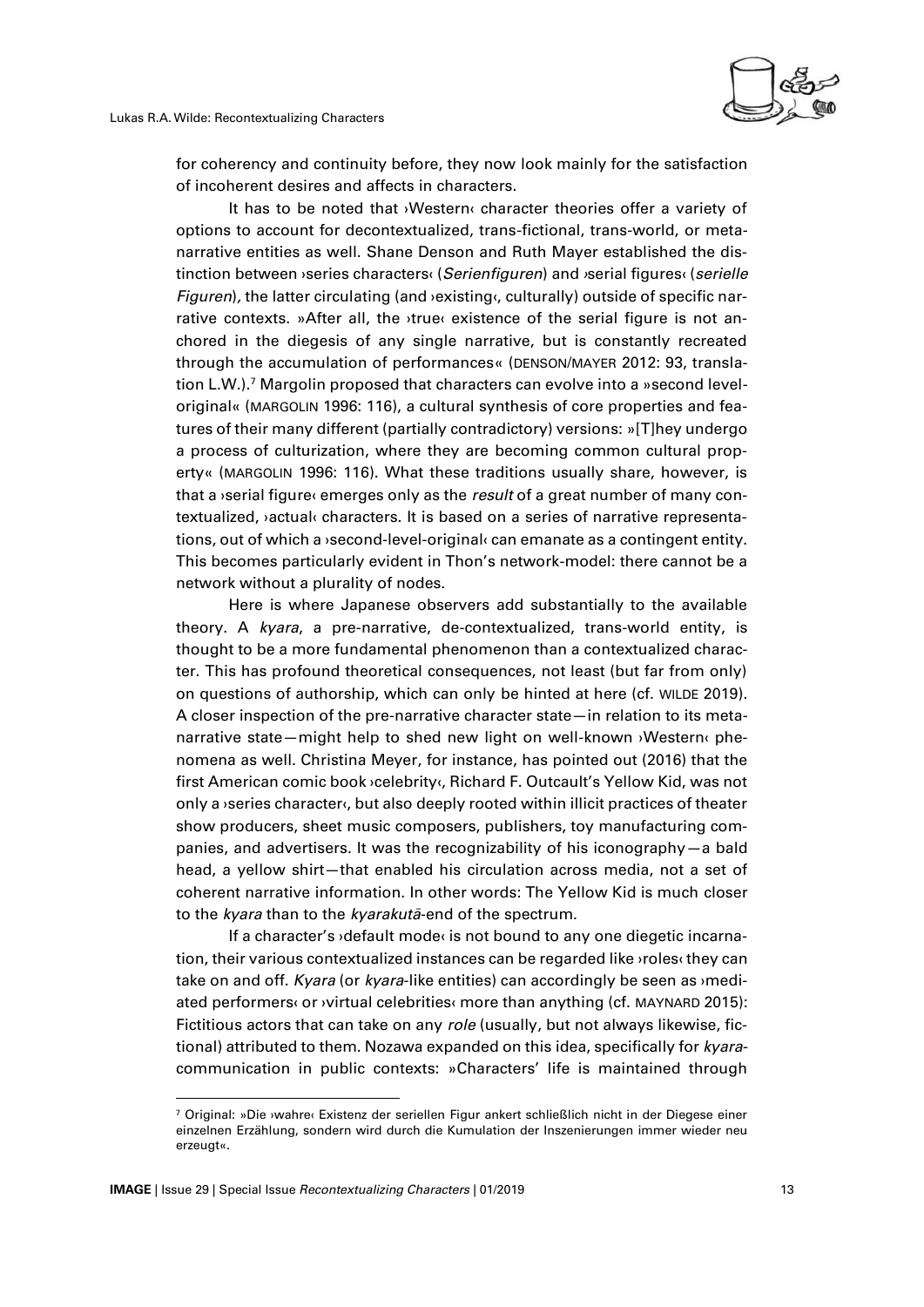

processes of ›decontextualization‹ and ›recontextualization‹« (NOZAWA 2013: n.pag.). In this respect, too, comparisons to ›Western‹ phenomena could be illuminating: The Walt Disney studios are well-known for using ›stars‹ such as Mickey, Donald, or Goofy trans-fictionally, *just like actors*: as if they, too, could take on any character roles in highly contingent and contradictory contexts. Uricchio and Pearson, likewise observed that

Bugs Bunny and Mickey Mouse […] function as actors/celebrities rather than characters. Bugs Bunny can appear in an opera, a Western, a Sherwood Forest adventure, a science fiction film, or even, as ›himself‹ at the Academy Awards. In each case, he plays a role within the narrative as well as constantly remaining Bugs Bunny, in a similar fashion to such flesh and blood counterparts as Groucho Marx (URICCHIO/PEARSON 1991: 185).

In Disneyland theme parks, performers in full-body suit arguably do not represent Mickey or Donald as contextualized fictitious beings, but rather as (metanarrative) fictitious actors—mediated performers—*play-acting* all those roles. Often, however, these recontextualizations take place within collaborative networks of participatory culture; in fan fiction, fan artworks, or in cosplay. They can be *enacted* and *performed.* Nicolle Lamerichs, for instance, observed that »perhaps the most important body of the cosplayer is a character body—a referential body that is closely related to the source text where its design, meaning and narrativity are based« (LAMERICHS 2014: 121). If there is little or no official and ›mandated‹ narrative information (or prescribed storyworlds), recipients are almost completely free to develop their own (decisively private) game worlds, thus *appropriating* the *kyara* as their individual *character*. The inherent tension and interrelation between the personal appropriation and the social circulation (through which a *kyara* seems to gain a ›life of their own‹, independent from any authorial agency or intention)—comprises the conceptual core of the *kyara/kyarakutā*-duplicity. This is where he, she, or rather it gains a »life force« (*seimeikan* 生命感, ITŌ 2005: 95), or a »presence« (*sonzaikan* 存在感, ITŌ 2005: 95), to take up Itō's foundational terminology again.

#### **An Overview on the Present Issue**

Some questions, which have rarely been discussed in connection, emerge as key issues to all this circulation and re-contextualization, especially if considered from an intercultural and interdisciplinary perspective. The following contributions are based on Tuebingen University's Winter School »De/Recontextualizing Characters. Media Convergence and Pre-/Meta-Narrative Character Circulation« (held from February 27 to March 2, 2018). It took place at the Graduate Academy of the University of Tuebingen, Germany, and was supported by the Institutional Strategy of the University of Tuebingen (German Research Foundation, ZUK 63). The Winter School strived to create a vital dialogue between experts on Japanese and international character theory, investigating character recontextualization across media and formats as heterogeneous as real-life and animated films, comic books, manga, videogames, cosplay, pen-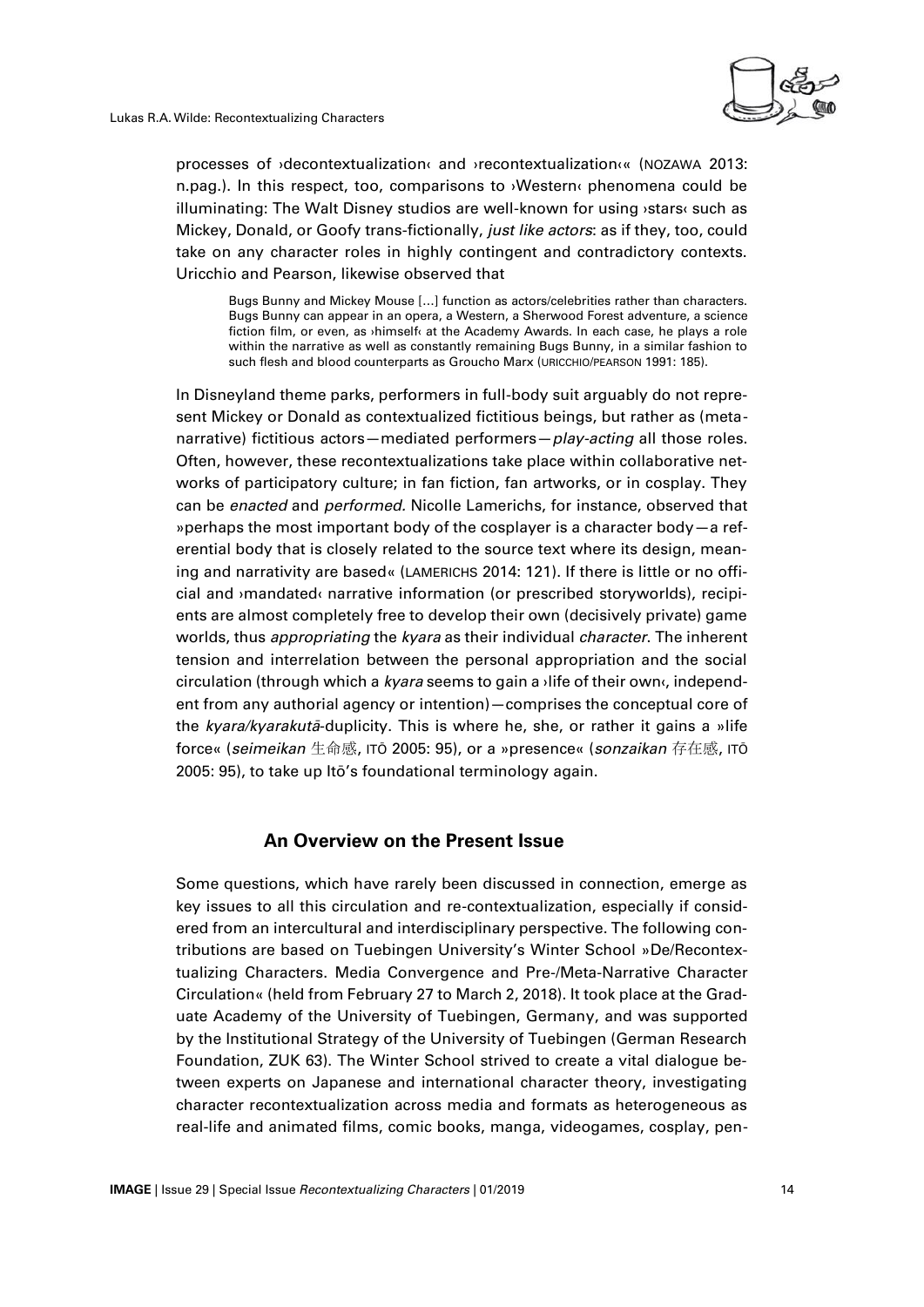

and-paper RPGs, poetry, internet memes, and advertisement. The participants investigated, from an intercultural and interdisciplinary perspective, several questions: Which medial (material, institutional, and semiotic) *affordances and constraints* are relevant or even necessary for the recontextualization of characters within convergence cultures? Which medial (material, institutional, semiotic, and maybe even affective) ›characteristics‹ are needed in order to identify a given representation as the same decontextualized *kyara*/serial figure/second-level original—but not necessarily as the identical contextualized *kyarakutā*/character? And, conversely, which *sociocultural functions* and *uses* are connected to these circulations through—and especially *outside of*—narrative contexts? In other words: how do social and cultural contexts shape the recontextualization of characters—and vice versa?

Ishida Minori 石田美紀 opens the subsequent discussions with a historically oriented perspective on a specific type of character-hybridity that, at first glance, seems only loosely connected to issues of recontextualization and database-consumption: The *Sailor Moon* anime from the 1990s, approached via a series of close readings of key sequences. Conceptualizing anime characters such as Haruka Tenou as, in Azuma's terminology, intersections of decontextualized, affective database elements, Ishida demonstrates the full potential of this methodology even without immediate concern for later *dōjinshi* (fan fiction). Anime characters such as Haruka, generally *kyarakutā* (characters) in the full sense*,* can nevertheless be seen as compound entities of both visual and vocal elements, the latter referring to the prominence of voice actors within a complex star system. »[T]he anime audience«, Ishida argues, »can imagine a character's appearance and design just by listening to his or her voice. The opposite can also be true: the audience can imagine a certain type of voice just by looking at the character's visual design«. While both ›databases‹ are usually in close cooperation with each other to produce characters with a high level of consistency, they can also generate tensions and deviations that are open for all kind of subversive interpretations. In some cases, these frictions intentionally destabilize notions of gender and sexuality in media-specific fashions. Following Haruka and her successors from a feminist perspective, Ishida demonstrates how authors of the 1990s »interpreted them enthusiastically and created their own narratives with regard to their gender and sexuality«. The duplicity of both visual and a vocal ›databases‹ thus carries a *virtual potential for recontextualization* specific to anime, its star system and its elaborate conventions.

Luca Bruno expands this notion of ›databases‹ further and develops a complex theoretical conception of decontextualized characters within the »Akihabara cultural domain«. Setting out from the Japanese videogame genre of visual novel games, Bruno builds on Azuma's notion of affective character elements and Stevie Suan's recent idea of ›the anime-esque‹ as a continuous reperformance of conventions. Distinguishing between »projected« and »un-projected« forms of characters—rather than between *kyarakutā* and *kyara*—Bruno nevertheless argues that unprojected »[c]haracters can exist within, without,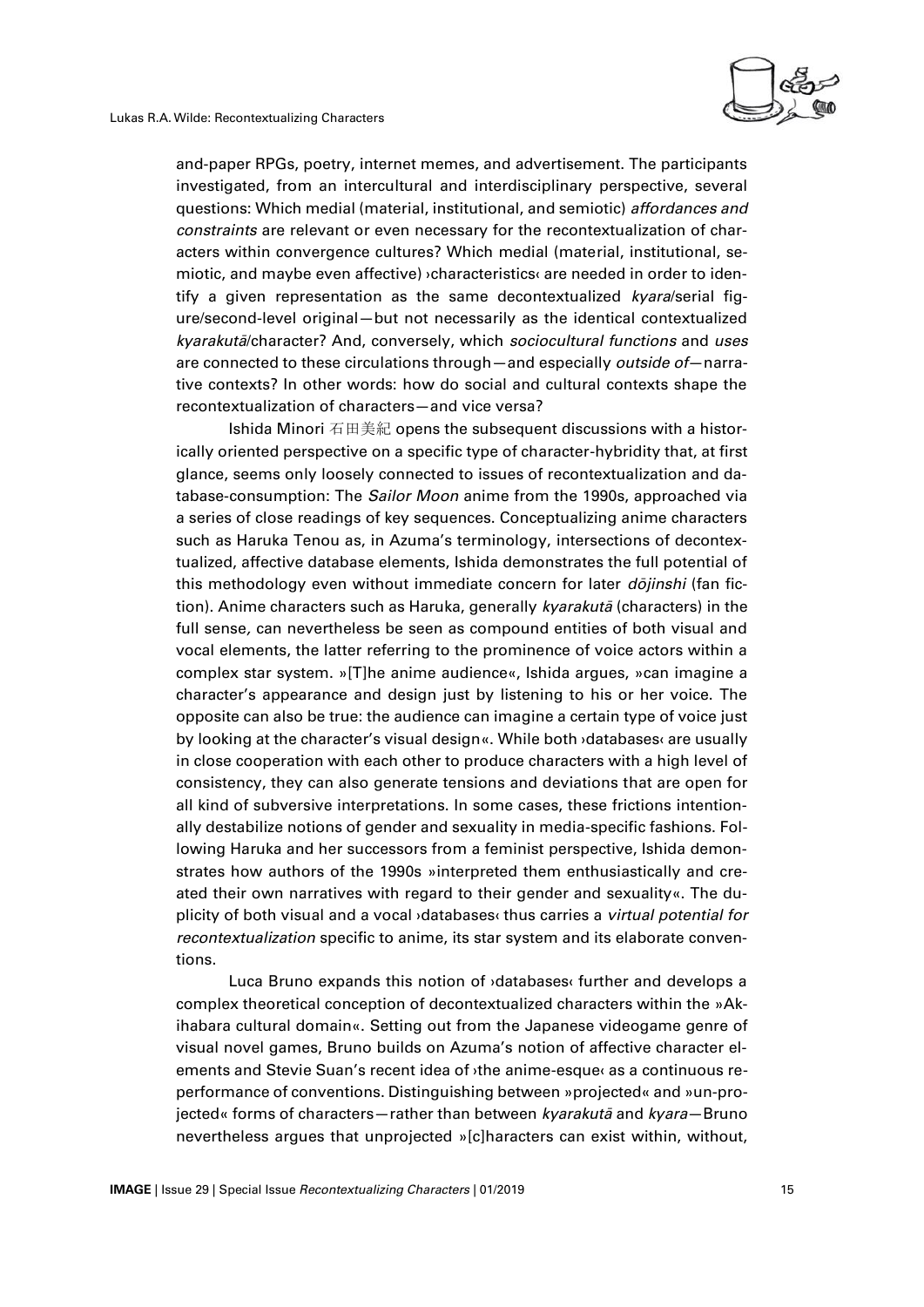

and in-between texts and, more importantly, before any media specificities are applied to them«. If ›unprojected‹ characters within Japanese popular culture are conceived of as hierarchal sets of pre-narrative database-elements—most saliently in, but not restricted to, visual novel games—then »characters constitute a distinct category of intersubjective communicative constructs, antecedent to the storyworld«. What Bruno addresses as ›aggregated character elements‹ might be even *more* decontextualized as is typically accounted for with ›*kyara*‹, bordering on generalized character *types*, such as *osanajimi* 幼なじみ (›childhood friend‹) or *tsundere* ツンデレ (a female character appearing cold or hostile in public, but revealed to be caring in private). The *v*character literacy required from players of visual novel games is then, in Bruno's conclusion, a complex negotiation between characters' pre-narrative aspects (design elements), narrative ones (the ›actual‹ characters within the game's story), as well as meta-narrative ones (references to similar characters in other media or stories).

While the first two contributions address character (re)contextualization from a ›Japanese‹ perspective, the following two articles are concerned with ›Western‹ phenomena of character identity and hybridity. Tobias Kunz first takes a close look at continuity and authorship management within the *Star Wars* franchise where—in contrast to many of the examples discussed in the articles before—questions of character identity are strictly governed by the intellectual property rights holder Lucasfilm/Disney. Analyzing the transition of Grand Admiral Thrawn from the pre- to the post-2014 continuity model in particular—and especially Lucasfilm/Disney's respective strategies to ›handle‹ narrative inconsistencies and contradictions—Kunz traces Thrawn's migration from Timothy Zahn's fan-favorite novel *Heir to the Empire* (1991) to Disney's new continuity established from 2014 onwards: Thrawn recently re-appeared in the third season of *Star Wars: Rebels* (2014–2018). While the earlier Expanded Universe‹ (EU) has, in general, been completely de-canonized from ›actual‹ Star Wars history, rendering earlier iterations of Thrawn *different characters*, Disney nevertheless employed countless strategies—textual as well as paratextual ones—to let the new version reflect his earlier iterations to maintain a sense of identity and continuity wherever possible. Placing these negotiations within a complex theoretical model of ›ideal‹ and ›subordinate model readers‹ (both addressed and accommodated by the rights holder), Kunz suggests that »the (mainly biographical) changes made to the character are legitimized by resorting to the authority of Dave Filoni, who is framed as an heir or torchbearer to George Lucas; at the same time«, Kunz continues, »the implication that Thrawn should still be understood as a single character with a single life history was reinforced by Timothy Zahn, who, as the original creator of Thrawn, is framed as *the* (or at least *a*) legitimate authority on the character and his attributes«.

Mark Hibbett sets out to investigate a somewhat related phenomenon within the Marvel Comics universe: the character of Doctor Doom. Different from most other protagonists within Marvel's ever-expanding storyworlds,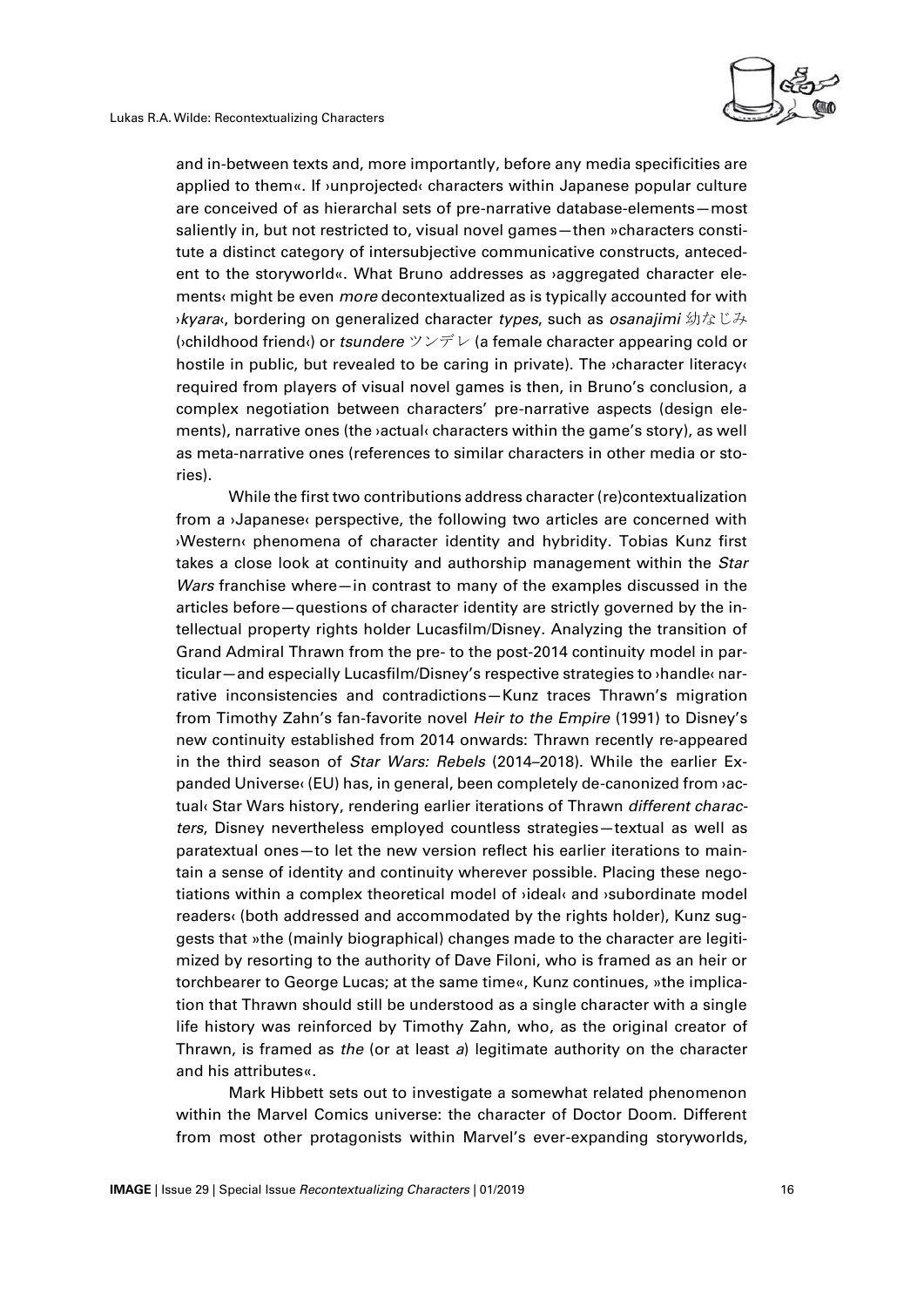Doctor Doom only ever headlined one short-lived, ongoing series of his own. This lack of his own series (or a dedicated creative team) has allowed him to evolve as a prototype ›open source‹ character, Hibbett suggests, developed by numerous creators with no predetermined path. Hibbet's contribution then describes the process of generating an empirical corpus for the examination of Doom's transmedial developments as a »wandering character« during the period known as ›The Marvel Age‹. Of major concern are the many problems in defining clear selection criteria for Doom's many narrative, non-narrative, and ambiguous appearances (such as in comic flashbacks, in actual, but rather obscure radio shows and record albums, and even in advertisements). Hibbett discusses the benefits and methodological difficulties in using online comics databases, notably The Grand Comics Database, and suggest data-cleaning methods by which these issues can be mitigated. »From this research«, the author concludes, »it is clear that although online databases […] can be very useful for transmedia research they must, at all times, be used with caution, applying stringent cleaning procedures before any conclusions can be drawn«.

The concluding article is contributed by Nicolle Lamerichs, who brings together a variety of questions and approaches while also connecting ›Japanese‹ and ›Western‹ phenomena and theories in an original way. Lamerichs demonstrates the full potential of the pre-narrative ›*kyara*‹ concept by applying it to an emerging field of virtual characters, located somewhere in the borderlands between videogames, participatory culture, and embodied performances. Analyzing characters (or rather *kyara*) based on emerging technologies such as chatbots, intelligent personal assistants, and holograms, Lamerichs indicates that »characters are not passive entities that audiences consume; increasingly, they are becoming ›digital puppets‹ […]. Once machine learning enters the picture«, she argues, »characters also learn from their interactions with users and become new entities altogether, which perhaps will no longer fit the current conceptual box of ›character‹«. How could these »characters of the future« be conceptualized? Lamerichs draws on theories of video game avatars, applying them to Azuma Hikari, a personified interface that could be seen as a Japanese evolution of iOS' Siri or Amazon's Alexa. Primarily a digital hologram in Vinclu's Gatebox device, Azuma Hikari evokes strong affective responses in ›her‹ fanbase, users being even able to marry ›her‹ in a make-believe frame. The interrelation between the personal appropriation and the social circulation of *kyara* thus becomes substantiated by technology and its institutional framework, as Lamerich's observes: »Each user has their own Gatebox, and the contract is very specific about the fact that users can marry just *one version* of the character, namely the hologram in their own personal Gatebox«. In the remainder of her article, the author explores how one ›character of the future‹ that has long arrived in our present is used to *reflect* these developments. In Shibuya Keiichiro's digital opera *The End* (2013), the only actor on stage is Hatsune Mike—the virtual idol that the present article here opened up with as well—employed as an aesthetic and artistic interface between human and non-human agency, between the real, the fictional, and the virtual.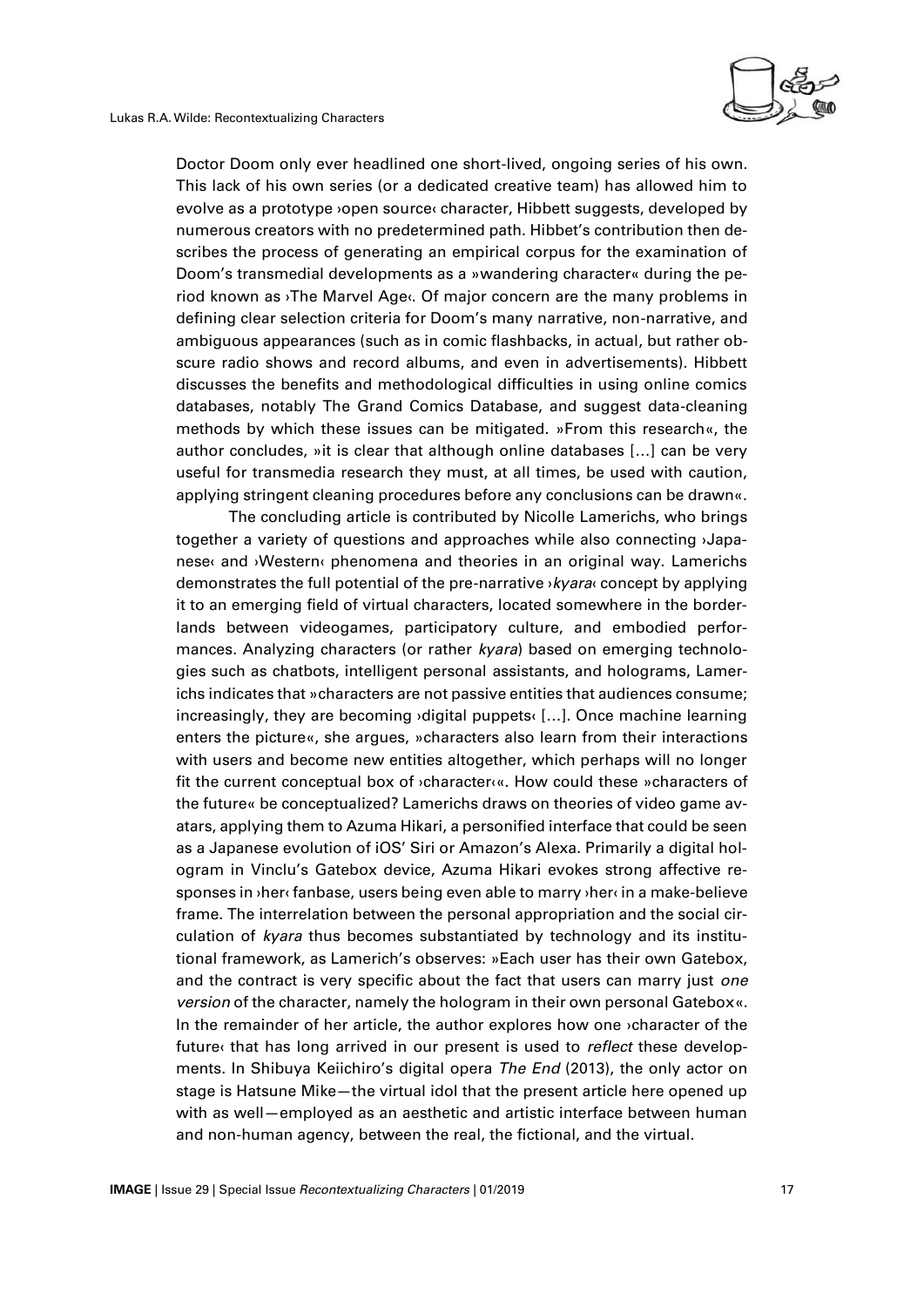Lukas R.A. Wilde: Recontextualizing Characters



Concluding this introduction, it is my hope that all these approaches to pre- and meta-narrative character circulation might bring us closer towards a truly *transmedial* character theory that does not limit itself to the analysis of narrative media. It should have become clear that this is in no way meant to compete with narratological approaches for which a great many analytical tools are at our disposal, but rather complement them in areas where our concepts and categories are still underdeveloped. While this is the first publication that emerged out of the Winter School »De/Recontextualizing Characters«, it will not remain the only one in which participants are going to present their contributions. Some additional theoretical and methodological impulses circling around the topic of character recontextualization and their pre- and metanarrative state will be included in the upcoming special issue of *Frontiers of Narrative Studies*, 5(2) on »Characters across Media«.

#### **References**

- AIHARA, HIROYUKI 相原博之: *Kyara-ka suru nippon.* キャラ化するニッポン. Tokyo [Kōdansha] 2007
- ANNETT, SANDRA: What Can a Vocaloid Do? The Kyara as Body without Organs. In: *Mechademia: World Renewal,* 10, 2014, pp. 163–178
- AZUMA, HIROKI 東浩紀: *Dōbutsuka suru posutomodan. Otaku kara mita nihon shakai.* 動物化するポストモダン―オタクから見た日本社会. Tokyo [Kōdansha] 2001
- AZUMA, HIROKI 東浩紀: *Gēmu-teki riarizumu no tanjō. Dōbutsuka suru posutomodan 2.* ゲーム的リアリズムの誕生―動物化するポストモダン2. Tokyo [Kōdansha] 2007
- BERTETTI, PAOLO: Conan the Barbarian. Transmedia Adventures of a Pulp Hero. In: SCOLARI, CARLOS; PAOLO BERTETTI; MATTHEW FREEMAN (eds.): *Transmedia Archaeology. Storytelling in the Borderlines of Science Fiction, Comics and Pulp Magazines*. New York [Palgrave Macmillan] 2014a, pp. 15–38
- BERTETTI, PAOLO: Toward a Typology of Transmedia Characters. In: *International Journal of Communication,* 8, 2014b, pp. 2344–2361
- BROOKER, WILL: *Hunting the Dark Knight. Twenty-First Century Batman*. New York [I.B. Tauris] 2012
- DENSON, SHANE; RUTH MAYER : Grenzgänger. Serielle Figuren im Medienwechsel. In: KELLETER, FRANK (ed.): *Populäre Serialität. Narration – Evolution – Distinktion. Zum seriellen Erzählen seit dem 19. Jahrhundert*. Bielefeld [transcript] 2012, pp. 185–203
- DEWEY, DONALD: *The Art of Ill Will. The Story of American Political Cartoons*. New York [New York UP] 2007
- ECO, UMBERTO: The Myth of Superman. The Amazing Adventures of Superman. Translated by Natalie Chilton. In: *Diacritics,* 2(1), 1972, pp. 14–22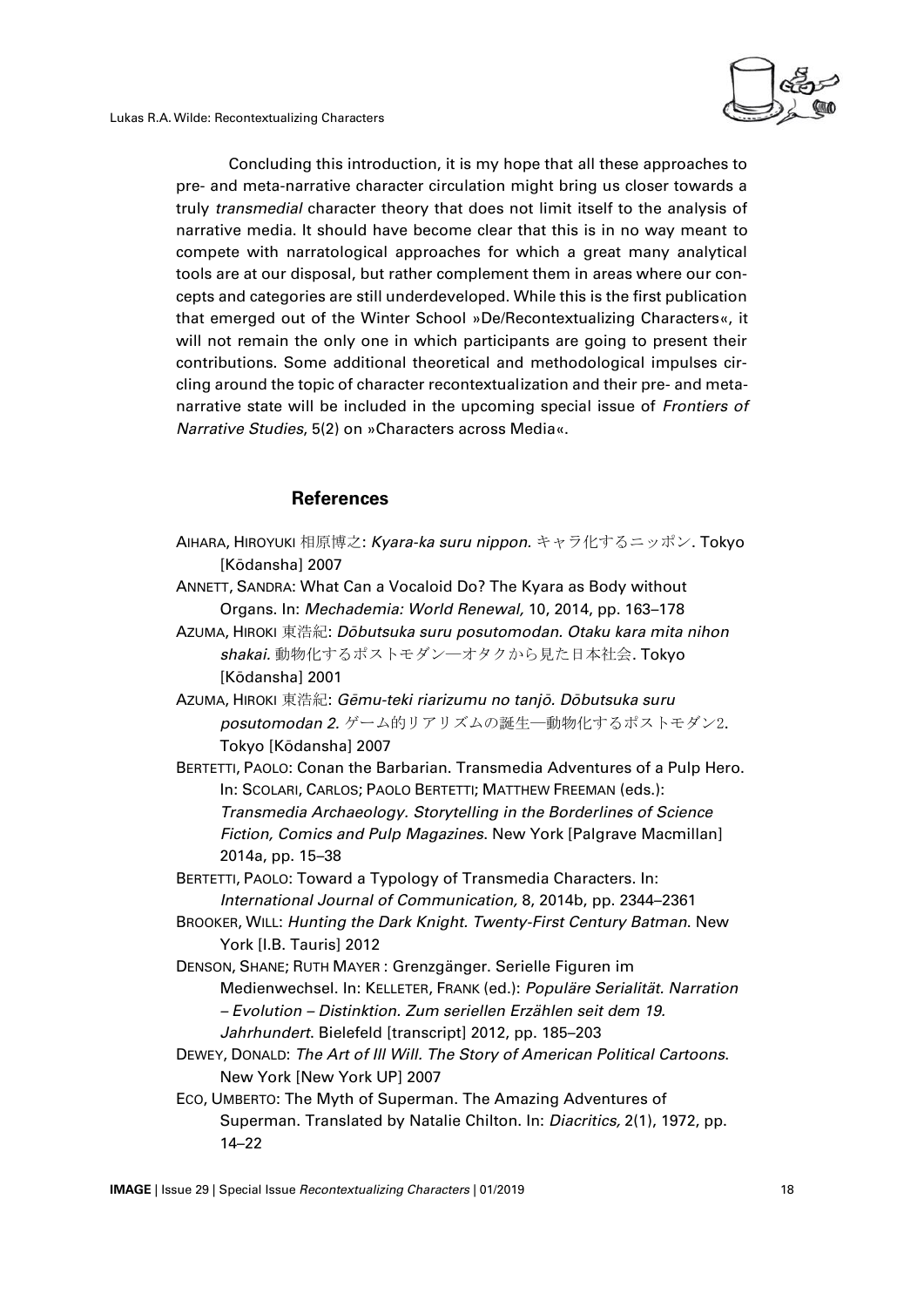

- EDER, JENS: *Die Figur im Film. Grundlagen der Figurenanalyse*. Marburg: [Schüren] 2008
- EDER, JENS; FOTIS JANNIDIS; RALF SCHNEIDER: Fictional Characters in Literary and Media Studies. A Survey of the Research. In: EDER, JENS; FOTIS JANNIDIS; RALF SCHNEIDER (eds.): *Characters in Fictional Worlds. Understanding Imaginary Beings in Literature, Film, and Other Media*. Berlin [de Gruyter] 2010, pp. 3–66
- FEYERSINGER, ERWIN: *Metalepsis in Animation. Paradoxical Transgressions of Ontological Levels*. Heidelberg [Winter] 2017
- GALBRAITH, PATRICK W.: *The Otaku Encyclopedia. An Insider's Guide to the Subculture of Cool Japan.* Tokyo [Kōdansha] 2009
- GALBRAITH, PATRICK W.; JASON G. KARLIN: Introduction. At the Crossroads of Media Convergence in Japan. In: GALBRAITH; PATRICK W.; JASON G. KARLIN (eds.): *Media Convergence in Japan.* [Kinema Club] 2016, pp. 1–29. https://archive.org/details/MediaConvergenceInJapan. [accessed December 1, 2018]
- INUYAMA, AKIHIKO 犬山秋彦; MASAMITSU SUGIMOTO 杉元政光: *Yurukyara-ron. Yurukunai* ›*yurukyara*‹ *no jittai.* ゆるキャラ論―ゆるくない「ゆるキャラ」 の実態. Tokyo [Voyager] 2012
- ITŌ, GŌ 伊藤剛: *Tezuka isu deddo. Hirakareta manga hyōgenron he.* テヅカ・イ ズ・デッド― 開かれた漫画表現論へ. Tokyo [NTT Shuppan] 2005
- ITŌ, GŌ 伊藤剛; FUSANOSUKE NATSUME 夏目房之介; HIROKI AZUMA 東浩紀: ›Kyara/kyarakutā‹ gainen no kanōsei. 「キャラ/キャラクター」概念の可 能性. In: HIROKI, AZUMA 東浩紀 et al. (eds.): Kontentsu no shisō. Mangaanime-raitonoberu. コンテンツの思想―マンガ・アニメ・ライトノベル. Tokyo [Seidosha] 2007, pp. 127–159
- JENKINS, HENRY: *Convergence Culture. Where Old and New Media Collide*. New York [New York UP] 2006
- JENKINS, HENRY: The Many Lives of The Batman (Revisited): Multiplicity, Anime, and Manga. In: *Confessions of an Aca-Fan: The Official Weblog of Henry Jenkins.* February 2, 2009a. http://henryjenkins.org/blog/2009/02/the\_many\_lives\_of\_the\_batman\_r.h tml [accessed December 1, 2018]
- JENKINS, HENRY: The Revenge of the Origami Unicorn. Seven Principles of Transmedia Storytelling (well, Two Actually. Five more on Friday). In: *Confessions of an Aca-Fan: The Official Weblog of Henry Jenkins.*  December 12, 2009b.

http://henryjenkins.org/2009/12/the\_revenge\_of\_the\_origami\_uni.html [accessed December 1, 2018]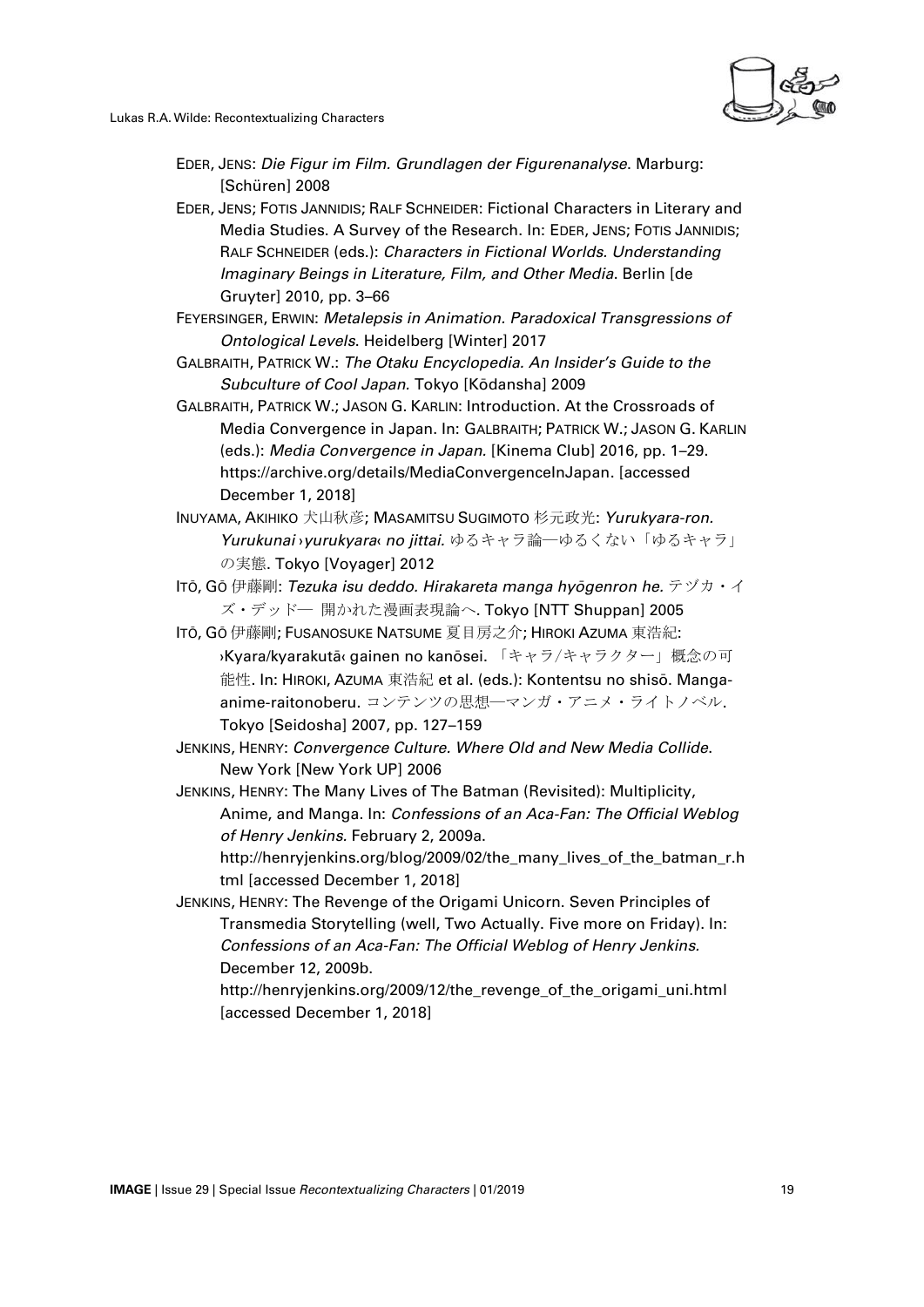Lukas R.A. Wilde: Recontextualizing Characters

KACSUK, ZOLTAN: From ›Game-Like Realism‹ to the ›Imagination-Oriented Aesthetic‹. Reconsidering Bourdieu's Contribution to Fan Studies in the Light of Japanese Manga and Otaku Theory. In: *Kritika Kultura,* 26, 2016: pp. 274–292.

http://journals.ateneo.edu/ojs/index.php/kk/article/view/KK2016.02615 [accessed December 1, 2018]

LAMERICHS, NICOLLE: Costuming as Subculture. The Multiple Bodies in Cosplay. In: *Scene,* 2(1), 2014, pp. 113–125

LEAVITT, ALEX; TARA KNIGHT; ALEX YOSHIBA: Producing Hatsune Miku. Concerts, Commercialization, and the Politics of Peer Production. In: GALBRAITH, PATRICK W.; JASON G. KARLIN (eds.): *Media Convergence in Japan.*  [Kinema Club] 2016, pp. 200–239.

https://archive.org/details/MediaConvergenceInJapan. [accessed December 1, 2018]

LESCHKE, RAINER: Einleitung. Zur transmedialen Logik der Figur. In: LESCHKE, RAINER; HENRIETTE HEIDBRINK (eds.): *Formen der Figur. Figurenkonzepte in Künsten und Medien*. Konstanz [UVK] 2010, pp. 11–28

- MARGOLIN, URI: Characters and their Versions. In: MIHAILESCU, CALIN-ANDREI; WALID HAMARNEH (eds.): *Fiction Updated. Theories of Fictionality, Narratology, and Poetics*. Toronto [U of Toronto P] 1996, pp. 113–132
- MARGOLIN, URI: Character. In: HERMAN, DAVID (ed.): *The Cambridge Companion to Narrative*. Cambridge, MA [Cambridge UP] 2007, pp. 66–79
- MAYNARD, MICHAEL L.: The Mediated Appeal of Kawaii ›Cute‹ Mascot Characters in Japanese Consumer Culture. A Case of Kumamon. In: *International Journal of Comic Art IJoCA,* 17(1), 2015, pp. 367–394

MEYER, CHRISTINA: Medial Transgressions. Comics – Sheet Music – Theater – Toys. In: *Journal of Graphic Novels and Comics,* 7(3), 2016, pp. 293–305

MÜLLER, WOLFGANG G: Interfigurality. A Study on the Interdependence of Literary Figures. In: PLETT, HEINRICH F. (ed.): *Intertextuality*. Berlin [de Gruyter] 1991, pp. 101–121

NOZAWA, SHUNSUKE: Characterization. In: *Semiotic Review. Open Issue*, 3, 2013.

https://www.semioticreview.com/ojs/index.php/sr/article/view/16/15 [accessed December 1, 2018]

- ROSENDO, NIEVES: Character-Centred Transmedia Narratives. Sherlock Holmes in the 21st Century. In: *Artnodes,* 18, 2016, pp. 20–27
- RYAN, MARIE-LAURE: Story/Worlds/Media. Tuning the Instruments of a Media-Conscious Narratology. In: RYAN, MARIE-LAURE; JAN-NOËL THON (eds.): *Storyworlds across Media. Towards a Media-Conscious Narratology*. Lincoln [U of Nebraska P] 2014, pp. 25–49

SADANOBU, TOSHIYUKI: ›Characters‹ in Japanese Communication and Language. An Overview. In: *Acta Linguistica Asiatica,* 5(2), 2015, pp. 9– 27. http://revije.ff.uni-lj.si/ala/article/view/4953 [accessed December 1, 2018]